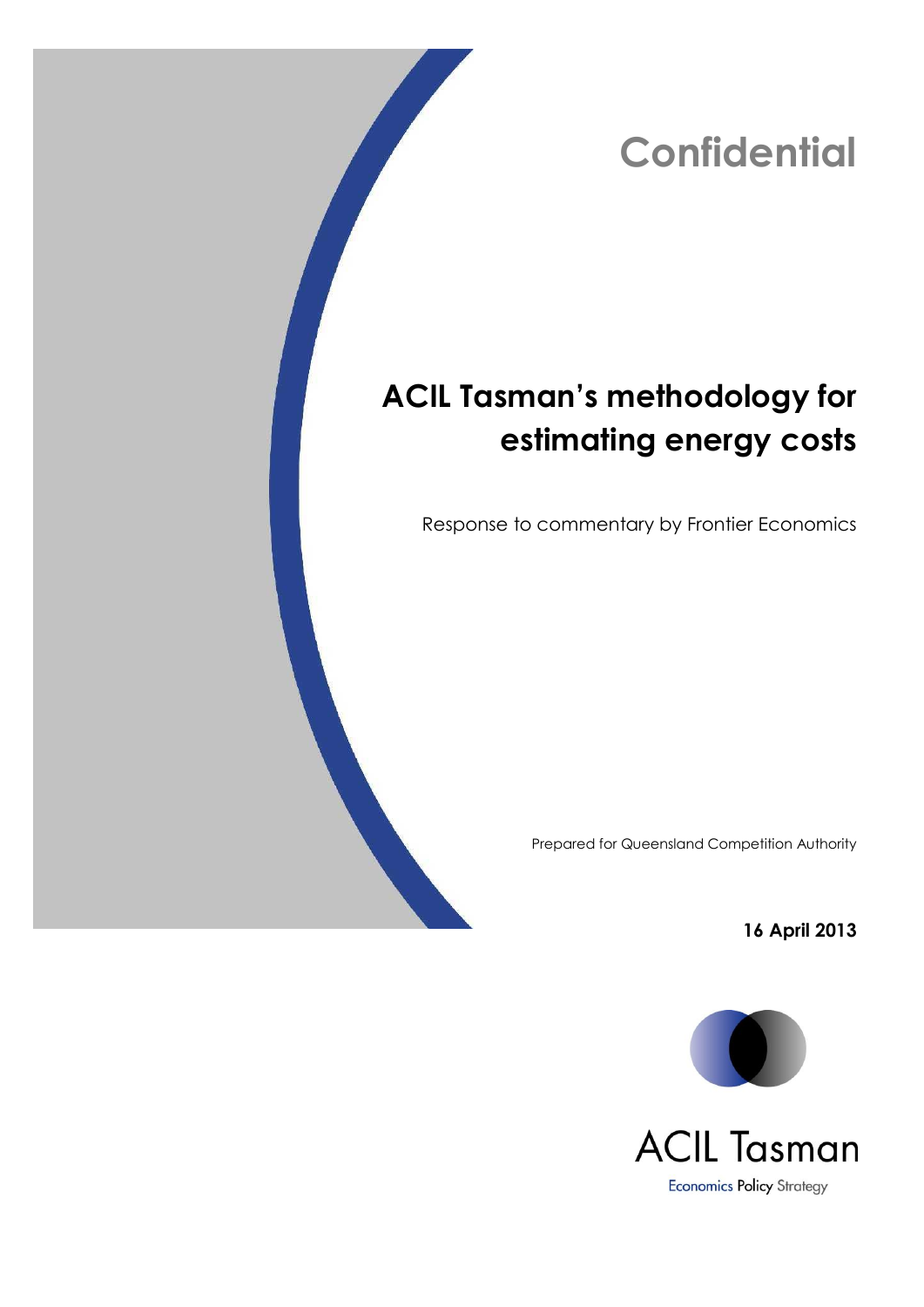### **ACIL Tasman Pty Ltd**

ABN 68 102 652 148 Internet [www.aciltasman.com.au](http://www.aciltasman.com.au/)

**Melbourne (Head Office)** Level 4, 114 William Street Melbourne VIC 3000 Telephone (+61 3) 9604 4400<br>Facsimile (+61 3) 9604 4455 Facsimile  $(+61\ 3)$  9604 4455<br>Email melbourne@aciltas [melbourne@aciltasman.com.au](mailto:melbourne@aciltasman.com.au)

**Brisbane** Level 15, 127 Creek Street Brisbane QLD 4000 GPO Box 32 Brisbane QLD 4001 Telephone (+61 7) 3009 8700<br>Facsimile (+61 7) 3009 8799 Facsimile (+61 7) 3009 8799<br>Email brisbane@aciltasm [brisbane@aciltasman.com.au](mailto:brisbane@aciltasman.com.au)

**Canberra** Level 2, 33 Ainslie Place Canberra City ACT 2600 GPO Box 1322 Canberra ACT 2601 Telephone (+61 2) 6103 8200<br>Facsimile (+61 2) 6103 8233 Facsimile  $(+61\ 2)$  6103 8233<br>Email canberra@aciltasm [canberra@aciltasman.com.au](mailto:canberra@aciltasman.com.au)

**Perth** Centa Building C2, 118 Railway Street West Perth WA 6005 Telephone (+61 8) 9449 9600<br>Facsimile (+61 8) 9322 3955 Facsimile (+61 8) 9322 3955<br>Email perth@aciltasman. [perth@aciltasman.com.au](mailto:perth@aciltasman.com.au)

**Sydney** Level 20, Tower 2 Darling Park 201 Sussex Street Sydney NSW 2000 GPO Box 4670 Sydney NSW 2001 Telephone (+61 2) 9389 7842<br>Facsimile (+61 2) 8080 8142 Facsimile  $(+61\ 2) 8080 8142$ <br>Email sydney@aciltasman [sydney@aciltasman.com.au](mailto:sydney@aciltasman.com.au)

#### **For information on this report**

Please contact:

Paul Hyslop Telephone 07 3009 8700 Mobile  $0417\,392\,079$ <br>Email physlop@aci [p.hyslop@aciltasman.com.au](mailto:p.hyslop@aciltasman.com.au)

#### **Contributing team members**

Marcus Randell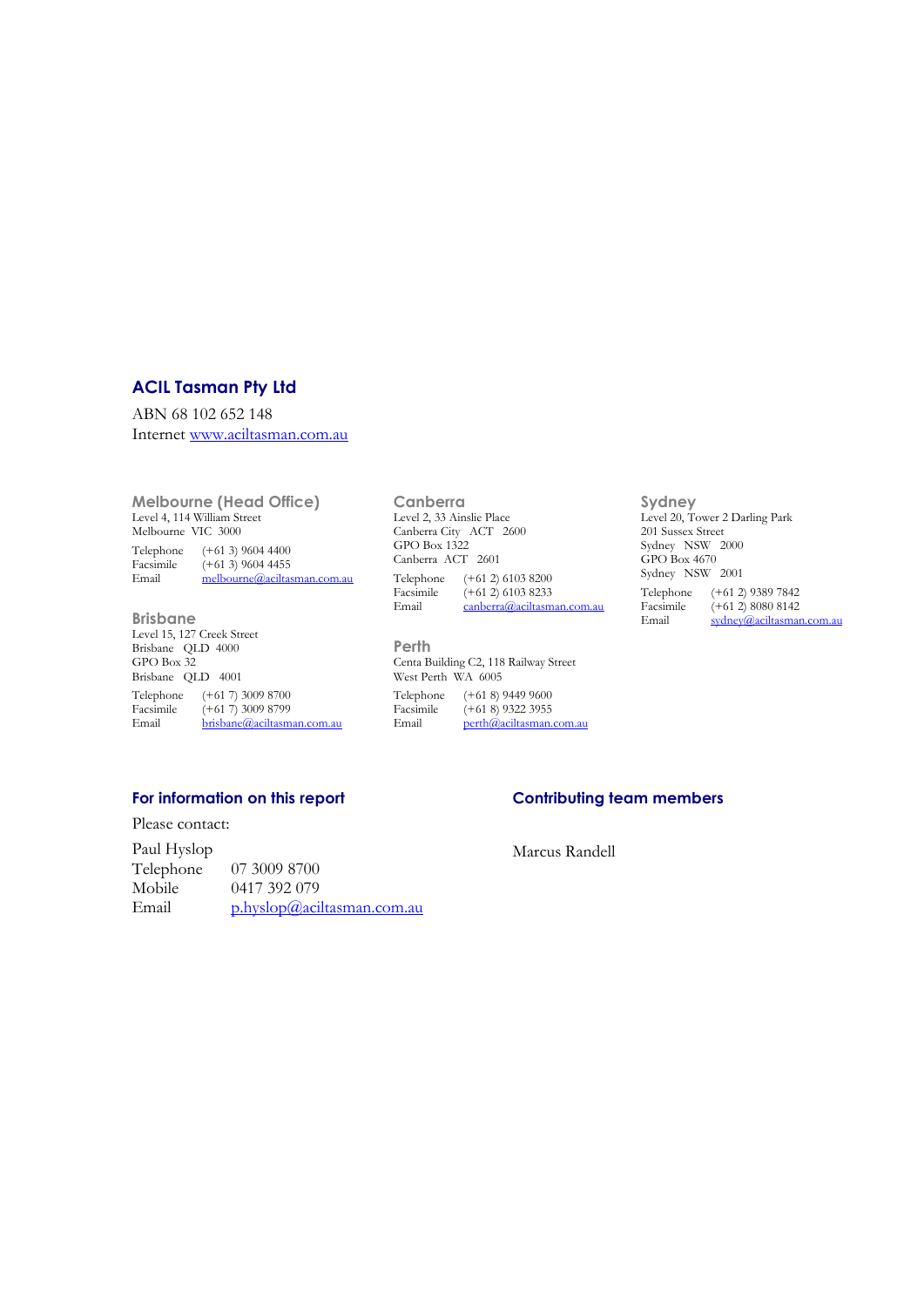

# <span id="page-2-0"></span>**Executive summary**

The Energy Retailers Association of Australia and the Energy Supply Association of Australia provided a submission to the QCA titled *Commentary on ACIL Tasman's approach for measuring energy costs* by consultant Frontier Economics (FE) in March 2013. The submission presents a critique of ACIL Tasman's market based approach to measuring energy costs and takes an adverse view of the approach. Consequently the submission recommends two alternative methods to modifying ACIL Tasman's method to overcome the difficulties that FE considers exist with the approach.

FE has three main criticisms of the report:

- that its adoption would discourage investment in generation by retailers and reduce economic welfare
- that ACIL Tasman ignores the legitimate generation and tolling costs incurred by electricity retailers in the normal course of their business
- that ACIL Tasman misunderstands how LRMC should be calculated if it is to be applied.

As set out in the discussion throughout our report, there are a number of flaws in the FE analysis in relation to a number of key matters of which some of the more obvious include:

- an apparent failure to recognise that retailers are margin businesses operating in a competitive wholesale market
- an apparent misunderstanding of the incentives on retailers (and other investors) to invest in generation options
- a willingness to believe that retailers investing in generation may somehow appropriate any resulting lowering of wholesale market prices rather than be forced through competition to pass the lower prices onto their electricity customers
- an apparent misunderstanding of the difference between the sunk and average costs of investments in generation and power purchase agreements and the current market value of those investments
- an apparent lack of appreciation that complex hedging arrangements can be represented through a combination of standard hedging arrangements.

These flaws in their analysis are central in FE coming to its adverse view of the ACIL Tasman approach and on our reading of the submission, correcting these errors removes the basis for Frontier Economics taking this adverse view.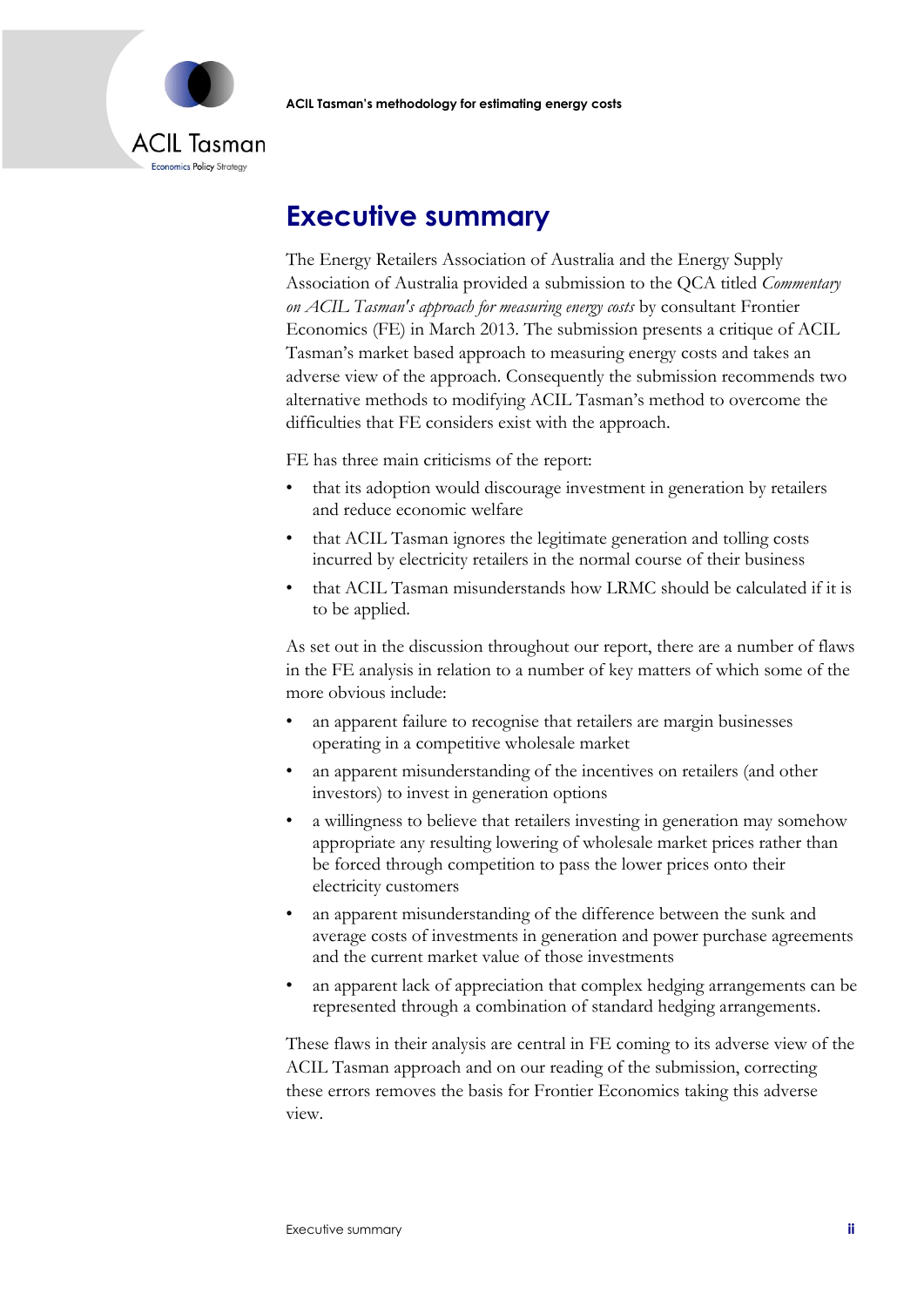

In our view, FE has failed to identify any serious flaws in ACIL Tasman's method for determining an energy-cost allowance to be included in regulated retail prices in Queensland:

- Its contention that adoption of the ACIL Tasman approach would discourage efficient investment by retailers in generation is based on an invalid assumption that a retailer investing in generation would appropriate the benefits of lower wholesale electricity prices rather than be forced to pass them on to customers as a consequence of wholesale and retail market competition. Moreover, FE's discussion fails to recognise that regulation can just as easily encourage inefficient investment as discourage efficient investment. In our view, the adoption of either of the procedures that FE favours in place of ACIL Tasman's methodology may encourage inefficient investment.
- In arguing for the explicit inclusion of the historical costs of PPAs and retailer-owned generation in the energy-cost estimate, FE overlooks a number of practical difficulties associated with the appropriate valuation of such long dated assets for the purposes of estimating energy costs in a particular year.
- In its discussion of ACIL Tasman's comments on the use of LRMC, FE does not address the three main points that we make in the sections of our report that it cites. These are:
	- − our general reasons for not using an estimate based on LRMC
	- the need to specify an LRMC method if it is to be used (especially to choose between green-fields and brown-fields approaches)
	- − our contention that brown-fields estimates of LRMC would be low in current market conditions.

In our view, neither of FE's proposed alternatives to the adoption of the ACIL Tasman approach is attractive.

- The first to include explicit consideration of a wider range of hedging instruments (including generation options) is based on an unrealistic assessment of the effects of retail-price regulation on retailer behaviour in the current Queensland environment and an incorrect assessment of how those hedging instruments should be valued in the particular year in question.
- The second to use a floor between the market based approach and LRMC, while primarily a matter for the QCA, would arbitrarily limit to the floor, the estimation of actual energy cost of retailers in supplying customer retail services to non-market customers through the NEM.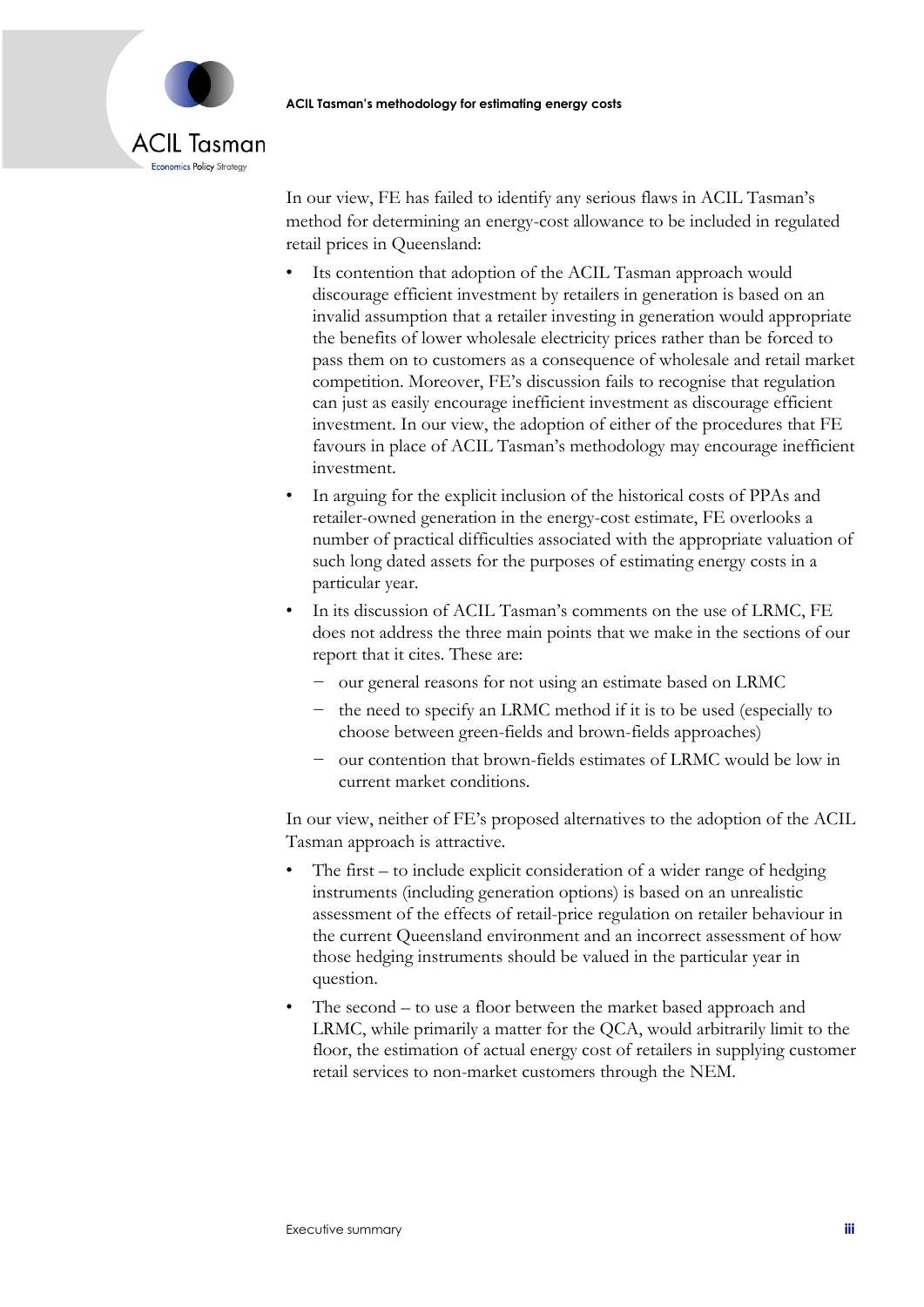

# **Contents**

| <b>Executive summary</b>                 |                                                          | $\mathbf{ii}$  |
|------------------------------------------|----------------------------------------------------------|----------------|
|                                          | Introduction                                             | 1              |
| 2                                        | <b>Consideration of FE arguments</b>                     | 2              |
|                                          | Investment incentives<br>2.1                             | $\overline{2}$ |
|                                          | 2.2 PPAs, generation costs and tolling costs ignored     | $\overline{4}$ |
|                                          | 2.2.1 Rationale for generation options investment        | 5              |
|                                          | <b>LRMC</b><br>2.3                                       | 7              |
|                                          | FE's proposals to modify the ACIL Tasman approach<br>2.4 | 8              |
| 3                                        | Conclusion                                               | 10             |
|                                          | References                                               | 11             |
| <b>Background material</b><br>Appendix A |                                                          | $A-1$          |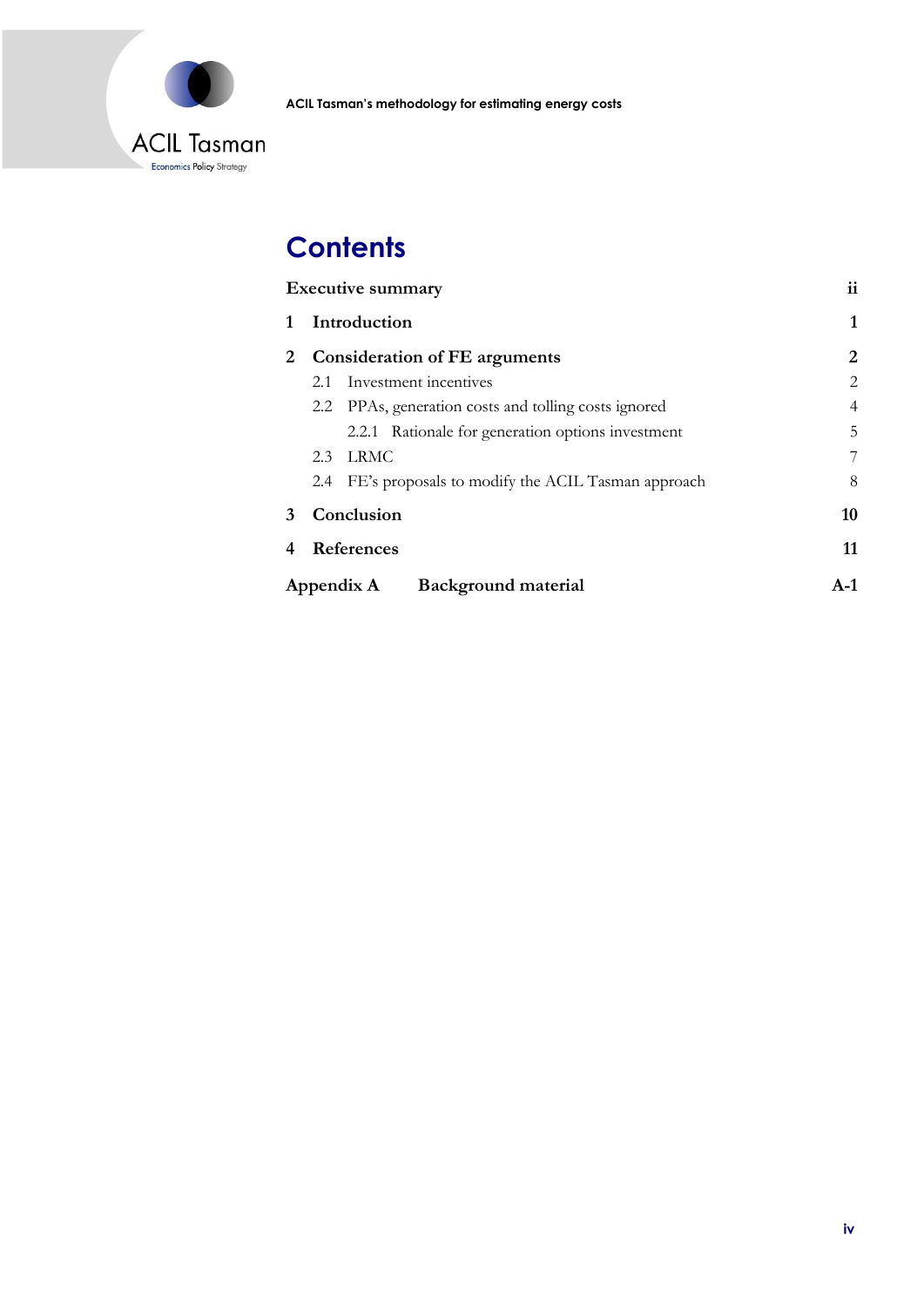

# <span id="page-5-0"></span>**1 Introduction**

ACIL Tasman has been contracted by the QCA to provide expert advice on the energy-cost allowance to be included in regulated retail electricity prices for the year 2013-14. Small retail customers outside South-East Queensland (SEQ) are not able to access competitive retail offers and so are all supplied at regulated tariffs. Customers within SEQ can access competitive offers but, for their own reasons, many have chosen to remain on regulated tariffs.

ACIL Tasman has been provided with a paper prepared by consultant Frontier Economics (FE) titled *Commentary on ACIL Tasman's approach for measuring energy costs* dated March 2013. We understand this was submitted to the QCA jointly by the Energy Retailers Association of Australia (ERAA) and the Energy Supply Association of Australia (esaa). The FE *Commentary*, as we understand it, relied on the ACIL Tasman report, *Estimated energy costs for use in 2013-14 electricity retail tariffs* published in December 2012. We understand that the ERAA and esaa are happy for the FE *Commentary* to be released publicly. We request that this response be released along with the *Commentary*.

The *Commentary* (p. 2) states that FE has "formed an adverse view of ACIL Tasman's recommended approach". FE subsequently recommends two alternative approaches:

- a "modified market based approach" under which energy-cost allowances "include a wider range of energy hedging options and properly specify the services they each provide retailers" (*Commentary*, p. 13)
- a "modified form of regulation" where "wholesale energy costs are based on generation costs" (*Commentary*, p. 14).

This paper reviews the FE *Commentary* to assess whether FE's objections to ACIL Tasman's approach are sound and whether either of FE's recommended alternative approaches would improve the current ACIL Tasman methodology. It is structured as follows:

- Section [2](#page-6-0) considers the arguments made by FE and provides our responses.
- Section 3 contains our conclusions.
- An Appendix sets out some background material with the aim of clarifying a number of important matters that have formed part of the broader debate over the ACIL Tasman process including:
	- the policy context of the process and ACIL Tasman's specified role
	- − a short review of the NEM institutional arrangements relevant to the issues considered
	- − various matters relevant to considering the treatment of non-standard hedging arrangements.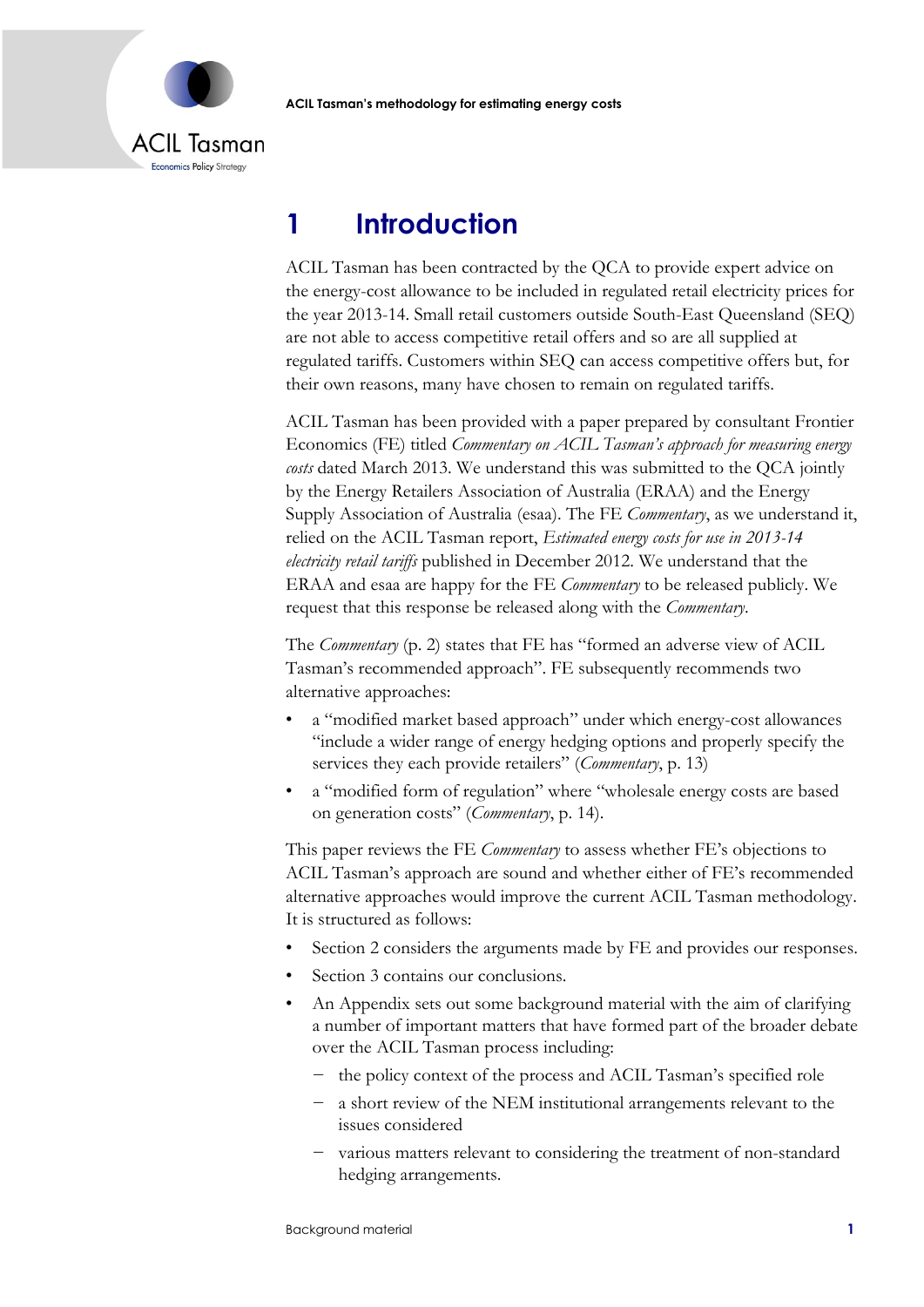

# <span id="page-6-0"></span>**2 Consideration of FE arguments**

It is apparent on reading the *Commentary* that FE has three material objections to ACIL Tasman's approach:

- that its adoption would discourage investment in generation by retailers and reduce economic welfare
- that ACIL Tasman ignores the legitimate generation and tolling costs incurred by electricity retailers in the normal course of their business
- that ACIL Tasman misunderstands how LRMC should be calculated if it is to be applied.

In subsections [2.1](#page-6-1)–[2.3](#page-11-0) (below), we explain why we do not accept FE's arguments on these three issues. Finally, in subsection [2.4,](#page-12-0) we consider and reject both of the proposed FE modifications to the ACIL Tasman approach.

### <span id="page-6-1"></span>**2.1 Investment incentives**

FE's main objection to the ACIL Tasman method appears to be that its adoption could discourage retailers from investing in generation and that this would reduce economic welfare:

*… we will explain why ACIL Tasman's logic for disregarding generation costs is*  incorrect and how the translation of this flawed logic into a regulated retail price could *distort the incentives to make investments in new generation capacity. … this is likely to result in a loss of economic welfare.* (*Commentary*, page 5)

The details of the FE objection are set out on pages 8-11 of the *Commentary*. There a number of difficulties with FE's investment analysis, correction of which obviates FE's conclusions.

### FE states:

*…a retailer will compare the wholesale energy purchase costs it would face in the absence of making the generation investment to the energy purchase costs it would face if it did make the investment. If the savings in the retailer's wholesale energy purchase costs exceed the cost of developing and operating the generator, then all other things being equal, it would be profitable for the retailer to invest in the generator.* (*Commentary*, page 8)

This does not appear to be consistent with how electricity retailing or the wholesale electricity markets actually work in Australia (or internationally). Unless saved formally by "*all other things being equal*", FE's statement is incorrect as an investment criterion. It assumes that the retailer could keep the savings in wholesale energy purchase costs and would not have to pass them on to its customers. However, as FE acknowledges in referring to "*spillover effects to all*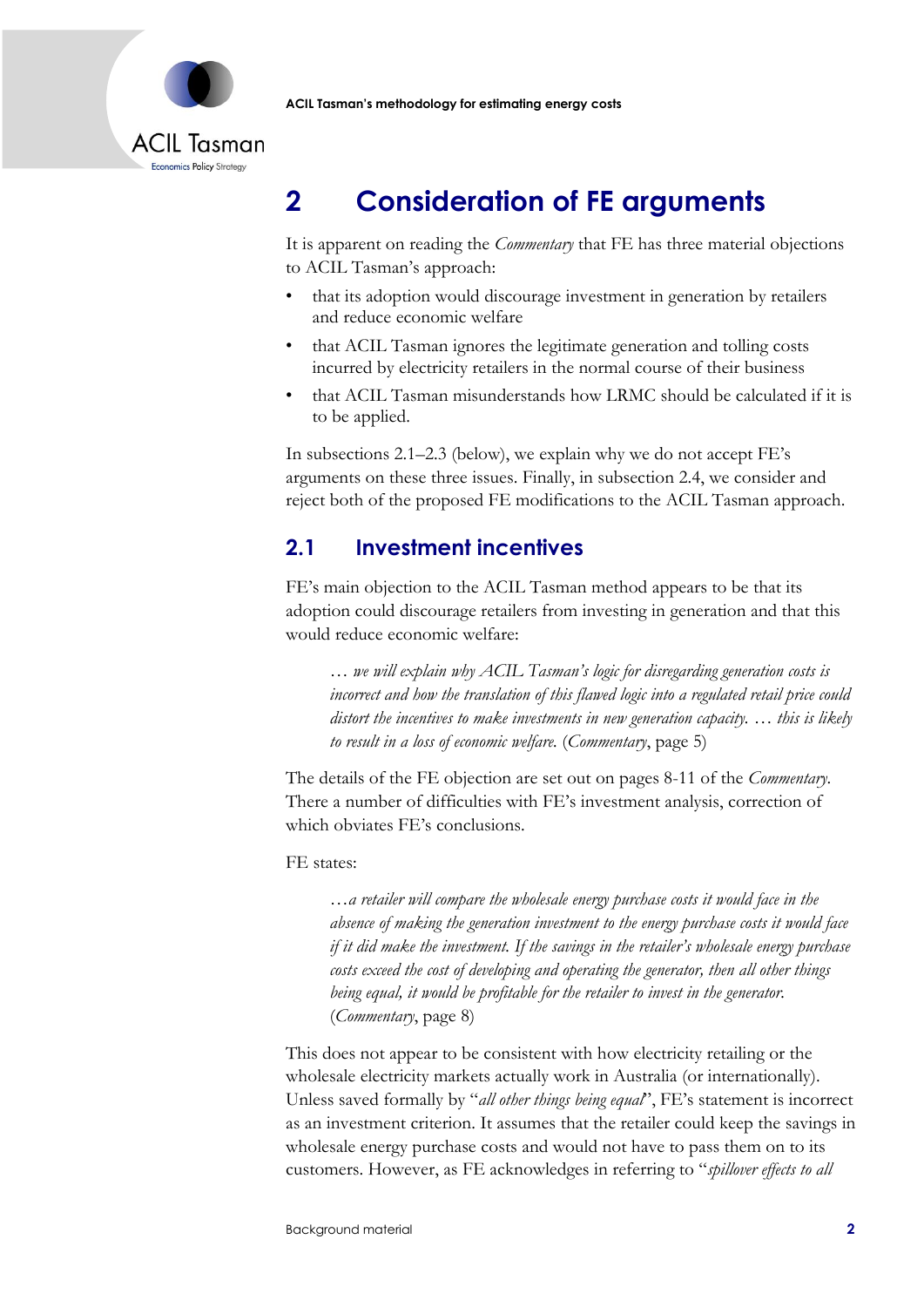

*buyers from any new generation investment*" (*Commentary*, footnote 13) downward pressure on spot and contract prices following generation investments may be accessed by any competing retailer including retailers seeking to enter the market. Hence the investing retailer would have to pass on the savings in wholesale energy purchase costs in a competitive retail market, just as they are passed on into regulated prices determined using the ACIL Tasman methodology.

FE does not appear to recognise that electricity retailing in a competitive market is primarily a margin business; i.e., retailers profit from selling customer retail services at a margin above the cost of supplying those services. In a competitive market, competing retailers endeavour to acquire electricity at least cost and the margin that can be achieved is limited by competitive forces.

The correct way to look at the incentives of a retailer (or any other investor) to invest in generation is to recognise that if the present value of the proceeds that the generator expects to receive from its sales to the wholesale market exceed the cost of developing and operating the generator, it would be profitable for the retailer (or indeed any other investor) to invest in the generator. It may well be (as FE outlines on pages 5 and 6 of the *Commentary*) that retailers derive company-specific benefits from investing in generation as distinct from the benefits that FE claims (incorrectly) that they derive on account of the reduction in wholesale electricity prices that flows from additional generation capacity. But it is difficult to see how ACIL's methodology for determining the energy-cost component of regulated prices would prevent large retailers from using generation investments to secure those company-specific advantages over their rivals.

FE's view that a retailer has an additional incentive to invest in generation because it can capture the consequent reduction in energy purchase costs rather than passing the reduction on to customers implies that the retail market is not subject to competition or perhaps just recognises that the customer base of a large retailer includes a rump of sticky customers who remain on regulated prices even though they could access discounted competitive offers. If the reduction in energy purchase costs is not reflected in regulated prices, the retailer would be able to capture benefits beyond competitively derived returns in supplying this rump of customers.

In the *Commentary*, the above flaws in the FE analysis of retailers' generationinvestment incentives are followed by flaws in the FE analysis of the implications of "transient" fluctuations in wholesale electricity prices. ACIL's methodology implies that these transient fluctuations will be passed through into regulated retail prices – if wholesale prices are cyclically low (as may well now be the case), customers on regulated prices benefit but if wholesale prices move cyclically higher, those customers will pay higher prices. This should not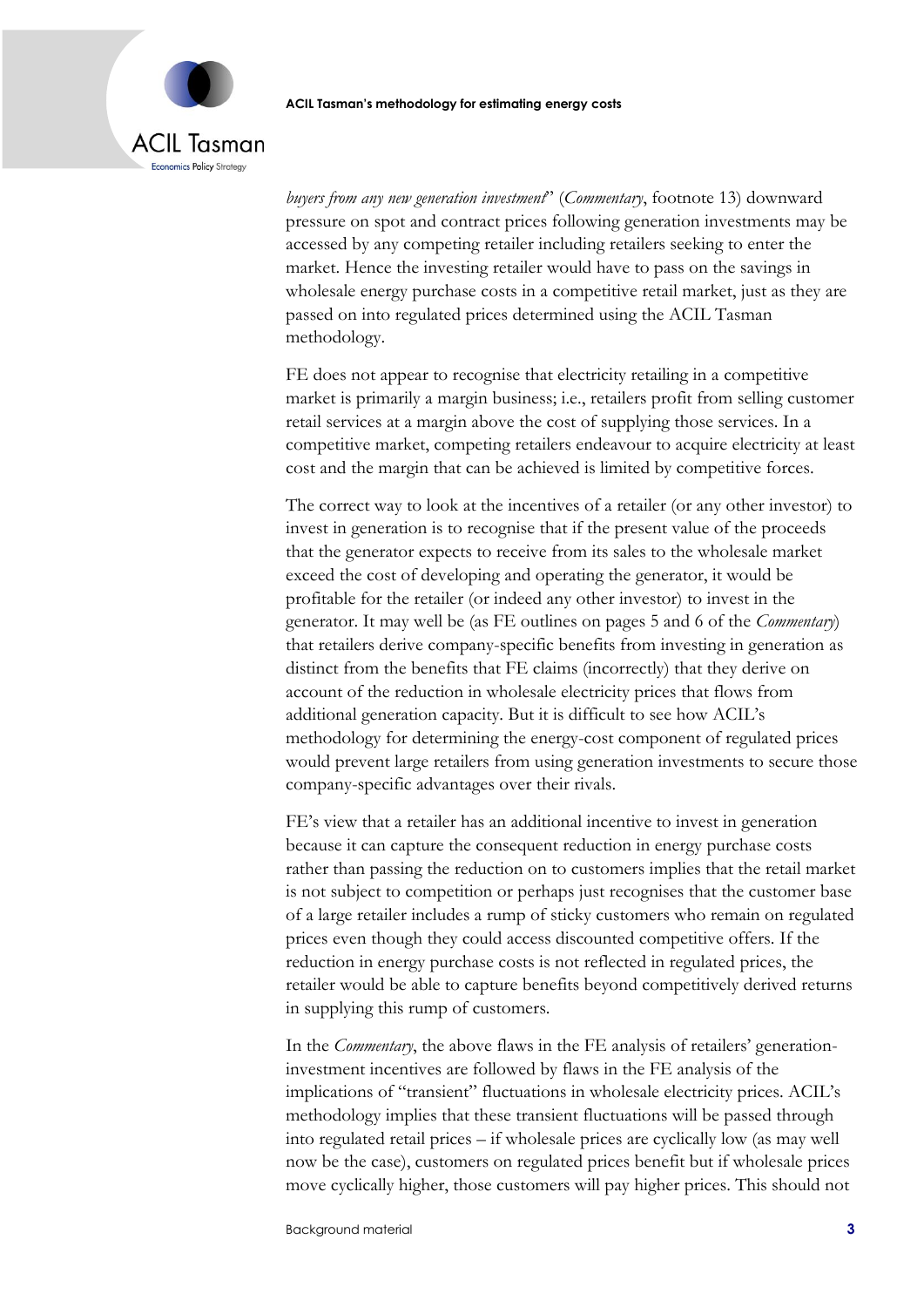

prevent a retailer who has committed to a long-term average price for obtaining electricity (through a PPA or a generation investment) from recovering its costs over the cycle as a whole unless the long-term average price to which it has committed is materially higher than the average of wholesale prices over the cycle. If it is materially higher, then this indicates that the investment in the PPA or in generation has other benefits unrelated to hedging, or was based on assumptions that did not eventuate or were not well founded.

If retail-price regulation somehow protected retailers from the downside consequences of poorly performing investments in PPA's or in generation (perhaps through the rump effect described in the previous paragraph), then it would be providing inefficient incentives for overinvestment – to paraphrase page 7 of the *Commentary*:

### (*lower) electricity prices caused by inefficient behaviour will result in lower economic welfare.*

FE focusses on the danger that regulation might reduce investment incentives below economically efficient levels but the opposite is also possible. Overinvestment is just as capable of reducing economic welfare as is underinvestment. A retailer (or indeed any investor), committing to a generation investment too early, may lower electricity prices. However it also consumes scarce resources including capital, labour and any incremental fuel usage<sup>1</sup>. By definition, it is unlikely that the benefits of lower electricity prices would outweigh the costs of the resources consumed in investing in generation too early.

# <span id="page-8-0"></span>**2.2 PPAs, generation costs and tolling costs ignored**

FE claims that ACIL Tasman ignores the costs that retailers incur in acquiring physical generation options.

*Having recognised that retailers do, in practice, employ physical generation options such as plant ownership, tolling or PPAs to minimise their energy purchases, ACIL Tasman then proceeds to ignore the costs retailers have incurred in securing these options: (Commentary , p.4)*

*… ACIL Tasman has effectively said that the actual costs of procuring physical generation options can be safely ignored for the purposes of determining the regulated cost allowance. (Commentary , p.5).*

<sup>1</sup> Incremental fuel usage may occur where heat rates differ between the investment and the displaced plant, where the investment displaces non-fossil fuel powered plant or fossil fuel powered plant of a different fuel type.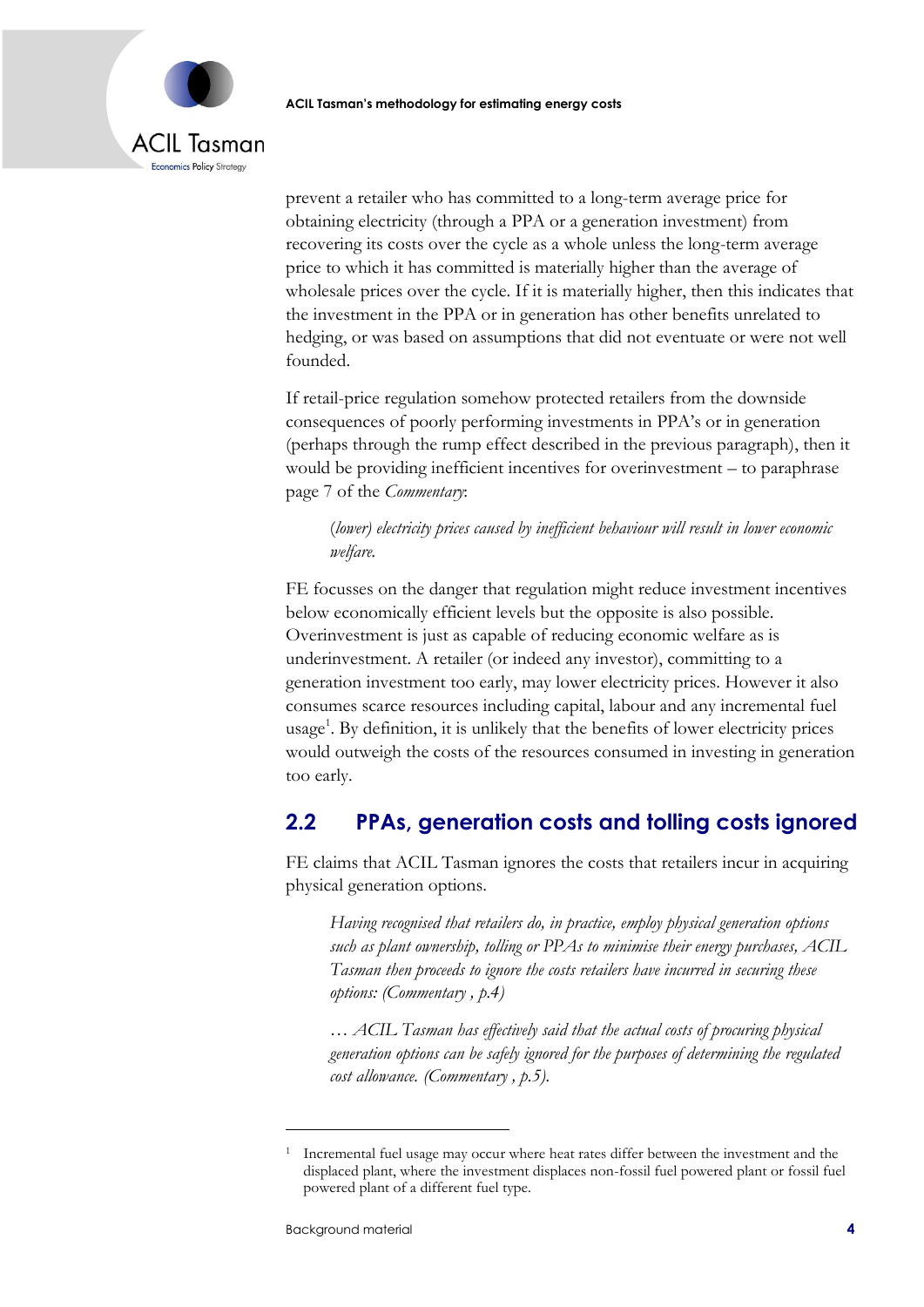



*… ACIL Tasman's disregard of physical generation costs represents a significant misunderstanding of retailer behaviour and of the economics of the Australian (and indeed international) power markets. (Commentary , p.5).*

It is quite clear in our December 2012 Report, that ACIL Tasman recognised that retailers enter into a variety of hedging arrangements including physical generation options. The usefulness of considering generation options as hedging costs was considered in some detail with the conclusion being that using the face-value costs of these instruments had little merit. FE's contention that these costs were ignored and disregarded by ACIL Tasman is plainly incorrect and further, FE appears to misunderstand a number of aspects of electricity markets and of ACIL Tasman's methodology for estimating wholesale energy costs. These matters are discussed below, drawing on the background material from the Appendix.

### <span id="page-9-0"></span>**2.2.1 Rationale for generation options investment**

FE implies that the primary and largely exclusive reason for retailers investing in physical generation is to hedge their retail loads at minimum cost. Further it might reasonably be concluded from a reading of the *Commentary* that FE considers that the benefits of generation investments to retailers over other investors are substantial. According to FE, these benefits include:

- superior risk management and especially the natural-hedge qualities of generation options;
- management of credit risk;
- management of hold-out and recontracting risk;
- increasing spot market competition to put downward pressure on spot prices;

It is clear that investment in generation remains a matter of choice for retailers in covering the matters identified by FE as the reasons for making such investments. Despite FE statements to the contrary<sup>2</sup>, retailers could utilise a portfolio of standardised instruments to achieve the benefits identified by FE:

<sup>2</sup> FE under the heading of "Apples and Oranges and dynamic efficiency" states that the value of generation to a retailer is multidimensional (which ACIL Tasman assumes refers to the four reasons that FE identifies for retailers investing in generation), and that some aspects of the value cannot be achieved, or achieved at the same cost, through the use of standard hedging contracts. FE uses as examples credit exposure and recontracting risk. In citing credit exposure, FE appears to misunderstand one of the fundamental principles of exchange traded markets which is to provide the highest quality credit through daily markto-market and margining. FE also appears to misunderstand the benefits in managing credit risk through standard hedging which allows the credit exposure to be spread over a greater number of parties, In relation to recontracting risk, ACIL Tasman recognises that recontracting may result in higher prices but any such risk can be managed through effective portfolio management and the willingness to pay the higher prices.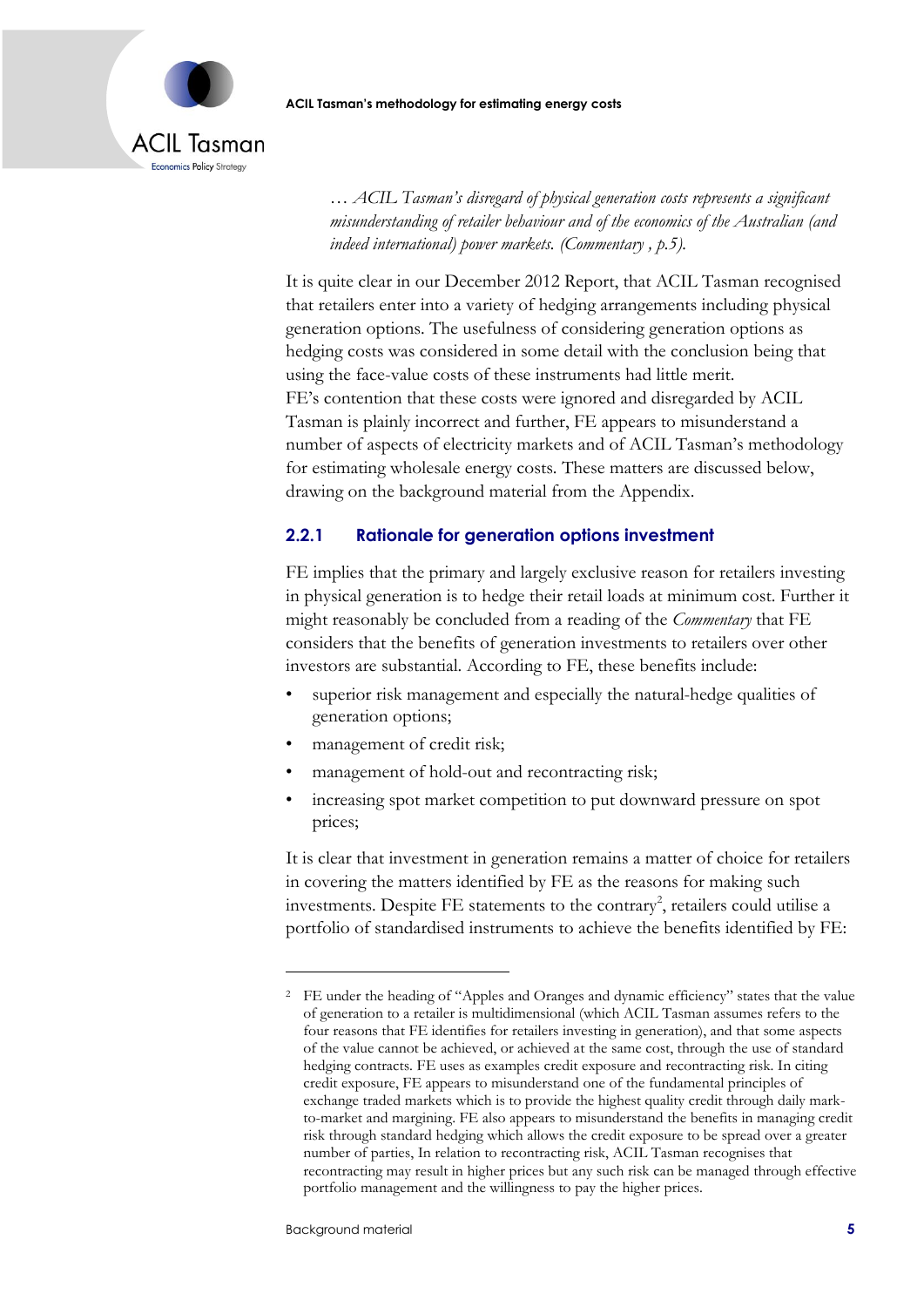

- While generation provides a natural hedge it is not necessarily superior to a well-constructed portfolio of standardised instruments – which could provide largely the same benefits but without the operational risk associated with reductions in plant capacity or unplanned plant outages.
- Credit risk is arguably better managed through a portfolio of hedges that are spread across a number of players rather than concentrated in the vertically integrated entity's own portfolio – this is especially the case in the use of exchange traded instruments that are marked to market on a daily basis and which are considered to have the highest credit rating available.
- Hold out or recontracting risk implies excessive market power in the hands of generation entities which implies that generation is a valuable investment regardless of the retail load that it may be hedging – regardless it is usually related to a disagreement between counterparties about price, especially where rapid changes in the environment lead to rapid increases in price expectations – this can be effectively managed through maintaining a well diversified portfolio of hedges of varying tenors such that the "holdout" effect is not overly material<sup>3</sup>.
- Acquiring hedge contracts increases the demand and consequently price for contracts from existing generation, which provides a basis for entrants to enter the market increasing supply and competition and placing downward pressure on spot prices.

This is not to say that a portfolio of hedges provides an identical outcome to owning generation in respect to the reasons that have been identified by FE. However the use of hedges reasonably approximate these benefits, although the use of hedges rather than generation in terms of these matters may in fact result in higher costs to the retailer.

#### **Sunk costs versus current value**

As is discussed in some detail in the background material in the Appendix, generation investments are typically long dated and may have been committed some time ago. The nominal price in a PPA or the annualised historical cost of generation would reflect the value of the generation anticipated at the time of commitment, when the investor was faced with a variety of uncertain futures. Once an investment is committed, the costs are sunk. As time proceeds, the

<sup>3</sup> In ACIL Tasman's experience independent generators would prefer to contract longer term with retailers as it has a range of financial benefits for the independent generator. The primary limiting factor in entering into long dated hedges is from electricity retailers, which, as margin businesses, prefer to avoid such arrangements in case they become uncompetitive on a relative cost basis with respect to other retailers. The fact that retailers are at the same time willing to enter into long term PPAs or generation investments may indicate that the benefits of generation options are far greater than simply the hedging benefits that they provide or alternatively, these retailers expect PPA or generation costs to be lower over the cycle compared with hedge acquisition costs.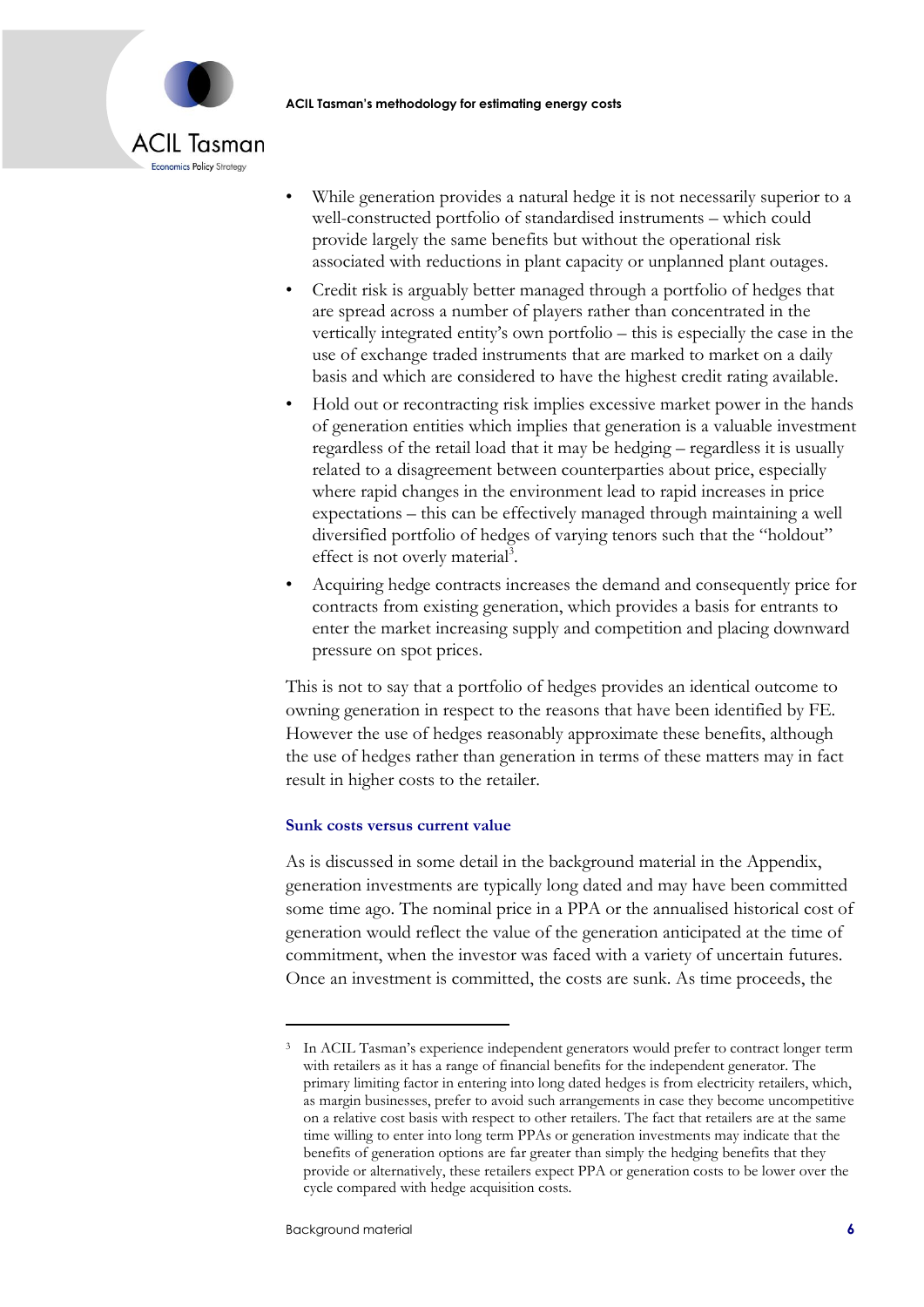

value of the generation asset is determined by the actual future that eventuates and may be quite different to the value expected at the time of commitment. As a consequence, unlike FE, ACIL Tasman recognises that there are considerable difficulties in using the nominal price of PPAs or the annualised historical cost of generation as a basis for estimating current hedging costs.

# <span id="page-11-0"></span>**2.3 LRMC**

Apart from arguing about details of references to LRMC in our report, it is hard to see the main point of FE's discussion of LRMC on pages 15 and 16 of its *Commentary*. In contrast, the passage from our report that FE reproduces on page 15 of the *Commentary* makes three main points:

- a) that the use of LRMC is not our recommended approach to determining the energy-cost allowance
- b) that if LRMC is to be used, the method of its estimation would have to be specified and that proponents of this approach have not supplied such a specification
- c) that estimates of LRMC recognising the current oversupply of generation capacity in the NEM would likely be low.

As noted in the passage that FE reproduces, the first of these is canvassed extensively in the documentation of the QCA's recent tariff reviews. Our preference for a market-based approach reflects the view that retail prices set in a competitive market would reflect current wholesale prices, just as a range of competitive offers in SEQ currently seem to do.

The second point is crucial. In relying on Turvey, FE should know that there are many possible estimates of LRMC that could be specified. The demand increment underlying the cost differential is important but perhaps the most important issue in the current environment is whether a "green fields" or a "brownfields" approach should be adopted. The legislation governing the QCA's previous BRCI methodology, which required the inclusion of an LRMC element in the updating of regulated retail prices, mandated the former. This requires estimation of the costs of meeting a demand increment in a generation system that has been designed to minimise the total costs of meeting the without-increment load. In other words, it does not allow for excess capacity or sub-optimal plant composition in the pre-increment state. In contrast, the "brownfields" approach, requires the estimation of the costs of meeting a demand increment in whatever generation system actually exists, which need not be the system that is optimal for meeting the pre-increment load. Were we to advocate the use of LRMC in setting regulated retail prices, we would certainly recommend the brownfields approach, particularly in light of the legislative requirement to consider actual costs faced by an electricity retailer supplying customer retail services to non-market customers.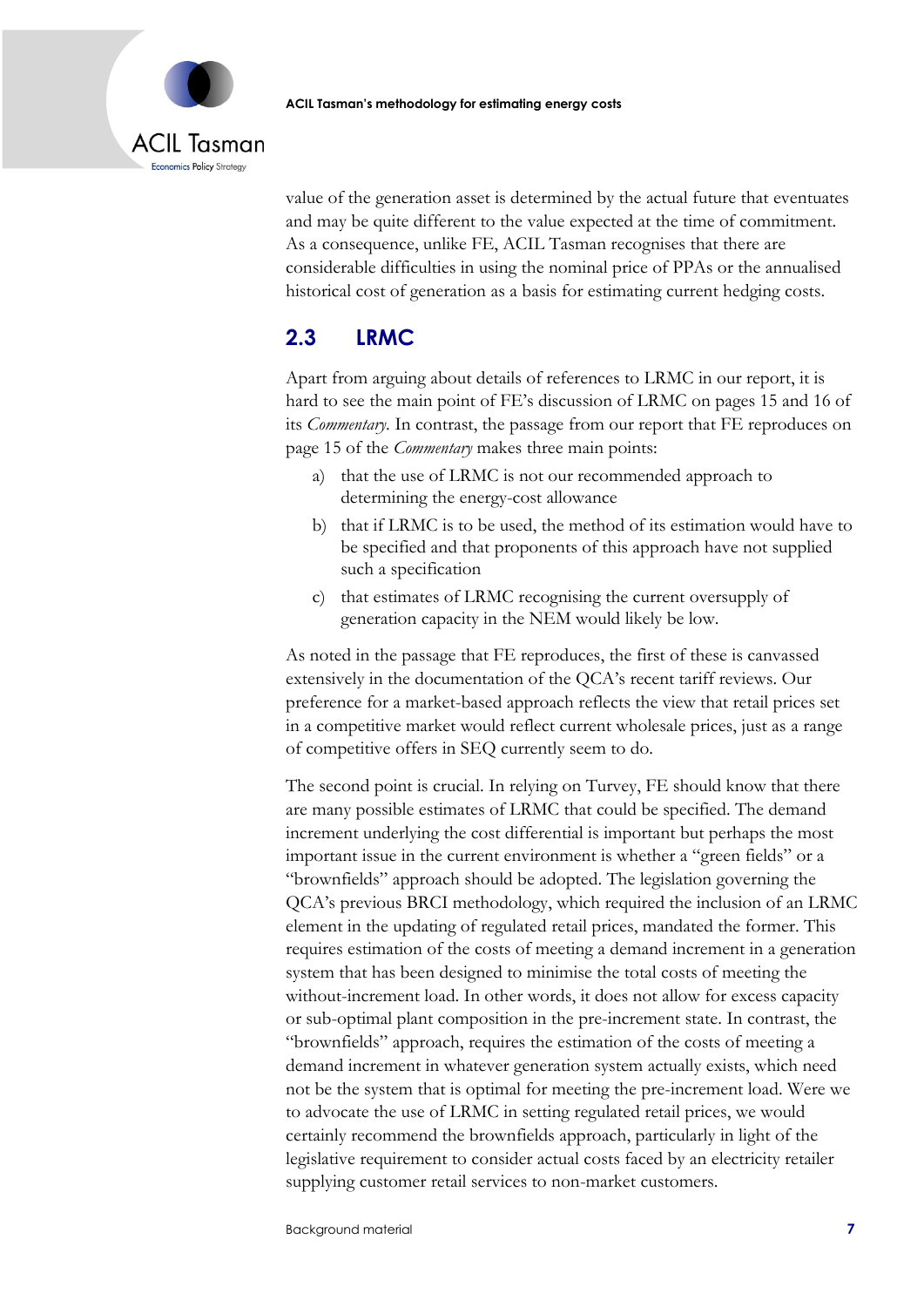

This brings us to our third main point. It is widely believed that excess generation capacity exists currently in the NEM, due mainly to the failure of investors in generation to anticipate factors such as the onset of the GFC, the end of the millennium drought in south-eastern Australia, changes in the domestic natural gas market and the policy-induced stimulation of domestic solar and wind generation. FE acknowledges (*Commentary*, pp.15-16) that this will reduce LRMC but it prefers not to emphasise that this, rather than the details of the calculation of LRMC, is the main point that we are making.

### <span id="page-12-0"></span>**2.4 FE's proposals to modify the ACIL Tasman approach**

After identifying what it considers flaws in the ACIL Tasman method, FE proposes two alternative approaches for measuring energy costs. The first is to include a wider range of hedging options (including generation options) in the assessment and the second is to use a method based on generation costs, or more specifically the higher of market costs and the LRMC of generation. FE's discussion of these alternative approaches is brief.

With respect to the first, its discussion seems to assign to ACIL Tasman's estimation method a degree of influence over what retailers do that is not warranted: *"Use of such a simplistic approach will drive retailers to make economically suboptimal decisions …"* (*Commentary*, p. 13). We have already discussed this proposition insofar as it refers to retailers' decisions to invest in generation. Our conclusion is that there is no reason to think that ACIL Tasman's approach to determining the energy-cost allowance in regulated prices has discouraged efficient generation investment. On the other hand to include an allowance with the intention of making a provision for retailer/generators to recoup some of the losses that they may otherwise suffer from investments which have not turned out as expected, would be inconsistent with the competitive nature of the wholesale market. If in doing so, retailer/generators' investments in generation options were insulated from NEM competition, then this would tend to encourage inefficient investment. Apart from the obvious loss of economic welfare if this were to be the case, making such an allowance would in ACIL Tasman's view be beyond our specified role in estimating energy costs.

ACIL Tasman recognises that electricity retailers choose to structure themselves in a variety of ways. It has no particular view on the various structures employed. We simply assume that each business is in the best position to determine its own optimal structure and develops those structures for its own purposes to maximise competitive advantage and to manage, inter alia, internal cash flow, exposure to risk and exposure to the creditworthiness of counterparties. In this sense vertical integration through owning generation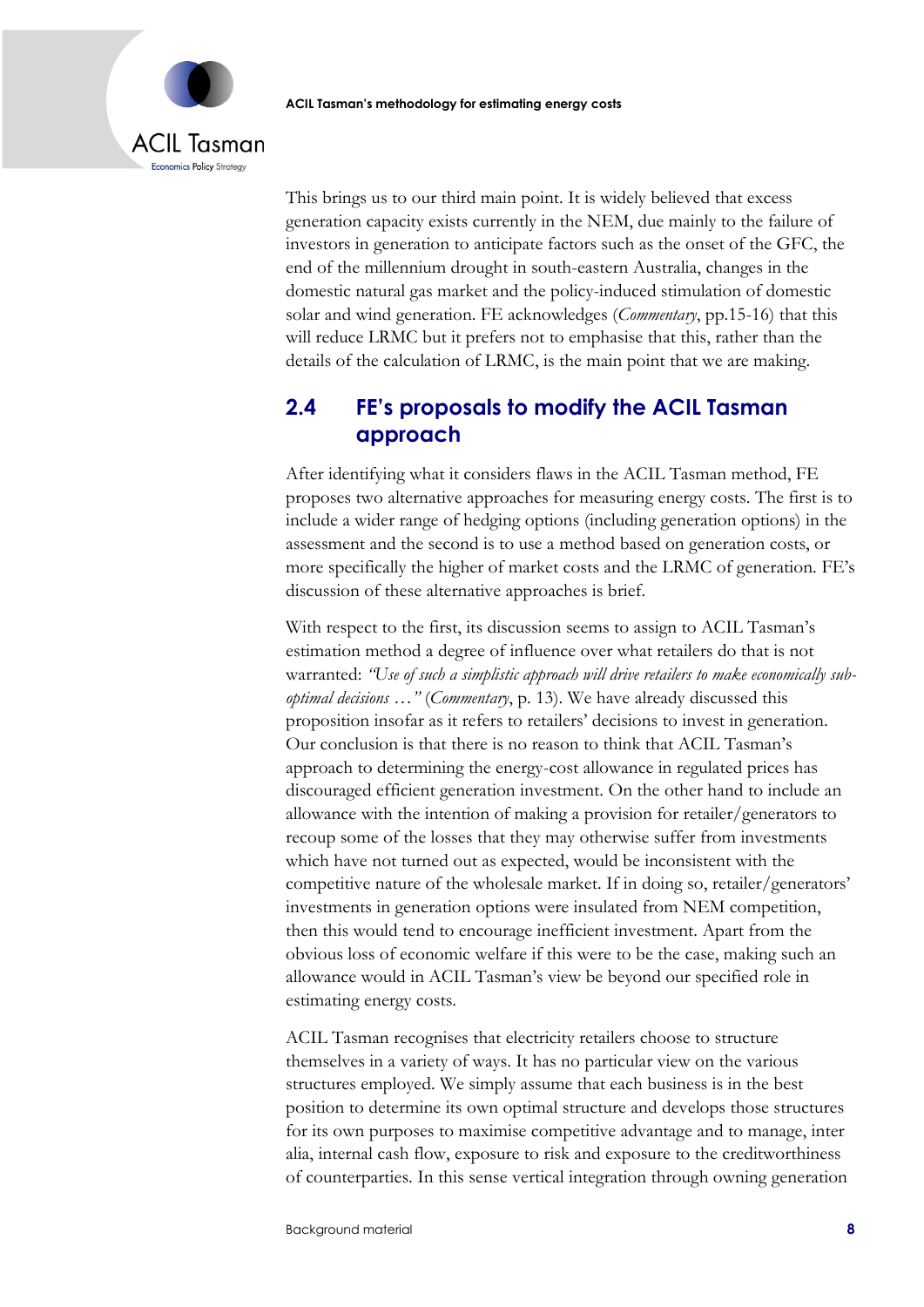

or acquiring long dated power purchase agreements (PPA) is one of a number of structures that retailers may employ in supplying customer retail services.

FE's second alternative is to use LRMC as a floor for regulated retail prices. ACIL Tasman notes that this alternative method of regulating electricity retail prices falls outside ACIL Tasman's Terms of Reference and is primarily a matter for the QCA. However, ACIL Tasman has identified a range of difficulties with the use of LRMC as a benchmark for the actual energy costs that electricity retailers face in supplying retail electricity services to the premises of non-market customers. In our view this makes it an inferior method of estimating energy costs for the purposes of setting regulated retail prices. In particular, there are a wide range of potential LRMC estimates which depend on how incremental supply is specified, and whether a "greenfields" or "brownfields" approach was used. The likelihood of an LRMC based approach reflecting the actual energy costs for energy purchased through the NEM by an electricity retailer in supplying customer retail services to non-market customers would, as we have noted previously, be largely a matter of coincidence.

Therefore the proposed use of a floor between market based costs (which FE advocate should be calculated, inter alia, with reference to sunk PPA and generation costs) and LRMC, would likely result in a less accurate and relevant estimate of energy costs. Like the ACIL Tasman method, the proposed floor approach would pass higher (if somewhat different) energy cost allowances into regulated retail prices when wholesale prices were cyclically higher. However, when wholesale prices were cyclically lower, the floor (as the higher of the market based and LRMC approaches) would arbitrarily limit to the floor, the estimation of actual energy cost of retailers in supplying customer retail services to non-market customers through the NEM.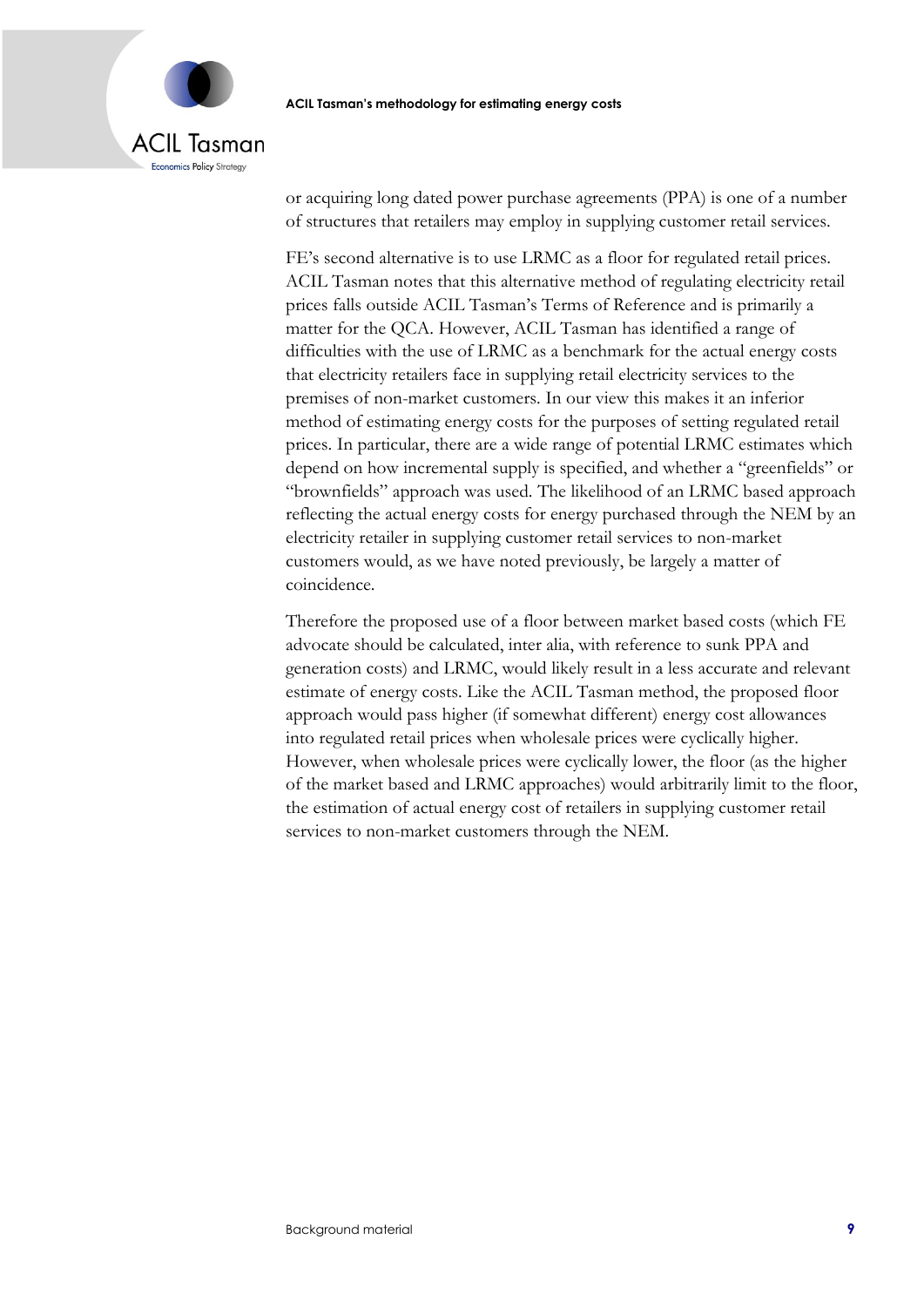

# <span id="page-14-0"></span>**3 Conclusion**

In our view, FE has failed to identify any serious flaws in ACIL Tasman's method for determining an energy-cost allowance to be included in regulated retail prices in Queensland:

- Its contention that adoption of the ACIL Tasman approach would discourage efficient investment by retailers in generation is based on an invalid assumption that a retailer investing in generation would appropriate the benefits of lower wholesale electricity prices rather than be forced to pass them on to customers as a consequence of wholesale and retail market competition. Moreover, FE's discussion fails to recognise that regulation can just as easily encourage inefficient investment as discourage efficient investment. In our view, the adoption of either of the procedures that FE favours in place of ACIL Tasman's methodology may encourage inefficient investment.
- In arguing for the explicit inclusion of the historical costs of PPAs and retailer-owned generation in the energy-cost estimate, FE overlooks a number of practical difficulties associated with the appropriate valuation of such long dated assets for the purposes of estimating energy costs in a particular year.
- In its discussion of ACIL Tasman's comments on the use of LRMC, FE does not address the three main points that we make in the sections of our report that it cites. These are:
	- − our general reasons for not using an estimate based on LRMC
	- the need to specify an LRMC method if it is to be used (especially to choose between green-fields and brown-fields approaches)
	- − our contention that brown-fields estimates of LRMC would be low in current market conditions.

In our view, neither of FE's proposed alternatives to the adoption of the ACIL Tasman approach is attractive.

- The first  $-$  to include explicit consideration of a wider range of hedging instruments (including generation options) is based on an unrealistic assessment of the effects of retail-price regulation on retailer behaviour in the current Queensland environment and an incorrect assessment of how those hedging instruments should be valued in the particular year in question.
- The second to use a floor between the market based approach and LRMC, while primarily a matter for the QCA, would arbitrarily limit to the floor, the estimation of actual energy cost of retailers in supplying customer retail services to non-market customers through the NEM.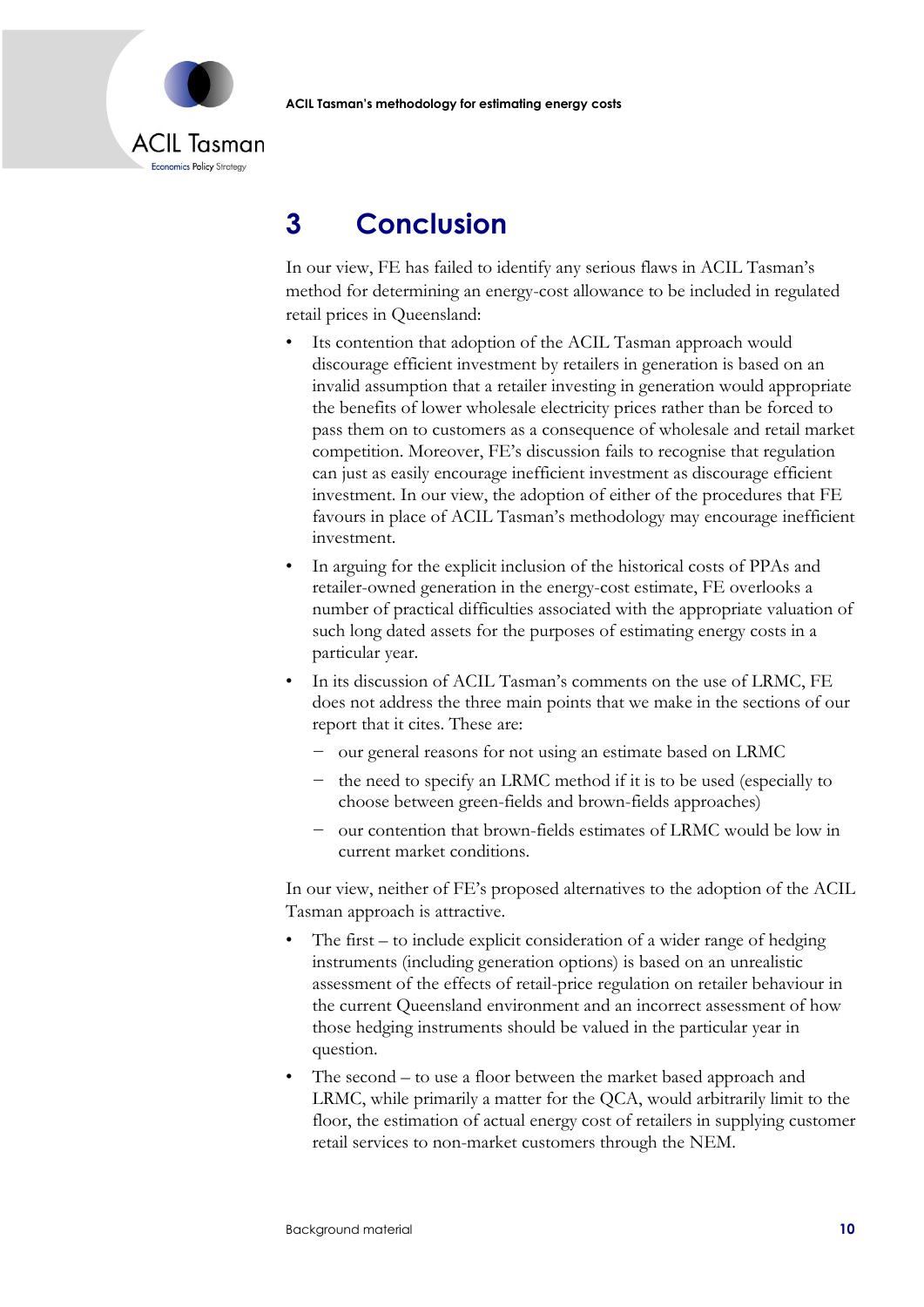

# <span id="page-15-0"></span>**4 References**

- Origin Energy Electricity Ltd &Anor v Queensland Competition Authority & Anor, QSC 414 (Supreme Court of Queensland December 19, 2012).
- ACIL Tasman. (2012, December*). Estimated energy costs for use in 2013-14 electricity retail tariffs.* Retrieved March 30, 2013, from QCA Regulated Retail Electricity Prices 2013-14: http://www.qca.org.au/files/ER-ACIL-EstimatedEnergyCostsForUseIn2013-14ElectrictyRetailTariffs-1212.pdf
- Frontier Economics. (March 2013*). Commentary on ACIL Tasman's approach for measuring energy costs*. Submission to QCA by the Energy Retailers Association of Australia and the Energy Supply Association of Australia.
- Smithson, C. W., Smith, C. W., & Wilford, D. S. (1995). *Managing Financial Risk: A Guide to Derivative Products*. Financial Engineering, and Value Maximization (Revised ed.). Chicago: Irwin Professional Publishing.
- Turvey, R., (2000),*What Are Marginal Costs And How To Estimate Them?,* Technical Paper 13, Centre for the Study of Regulated Industries, University of Bath, Retrieved March 30, 2013, from http://www.bath.ac.uk/management/cri/pubpdf/Technical\_Papers/ 13\_Turvey.pdf.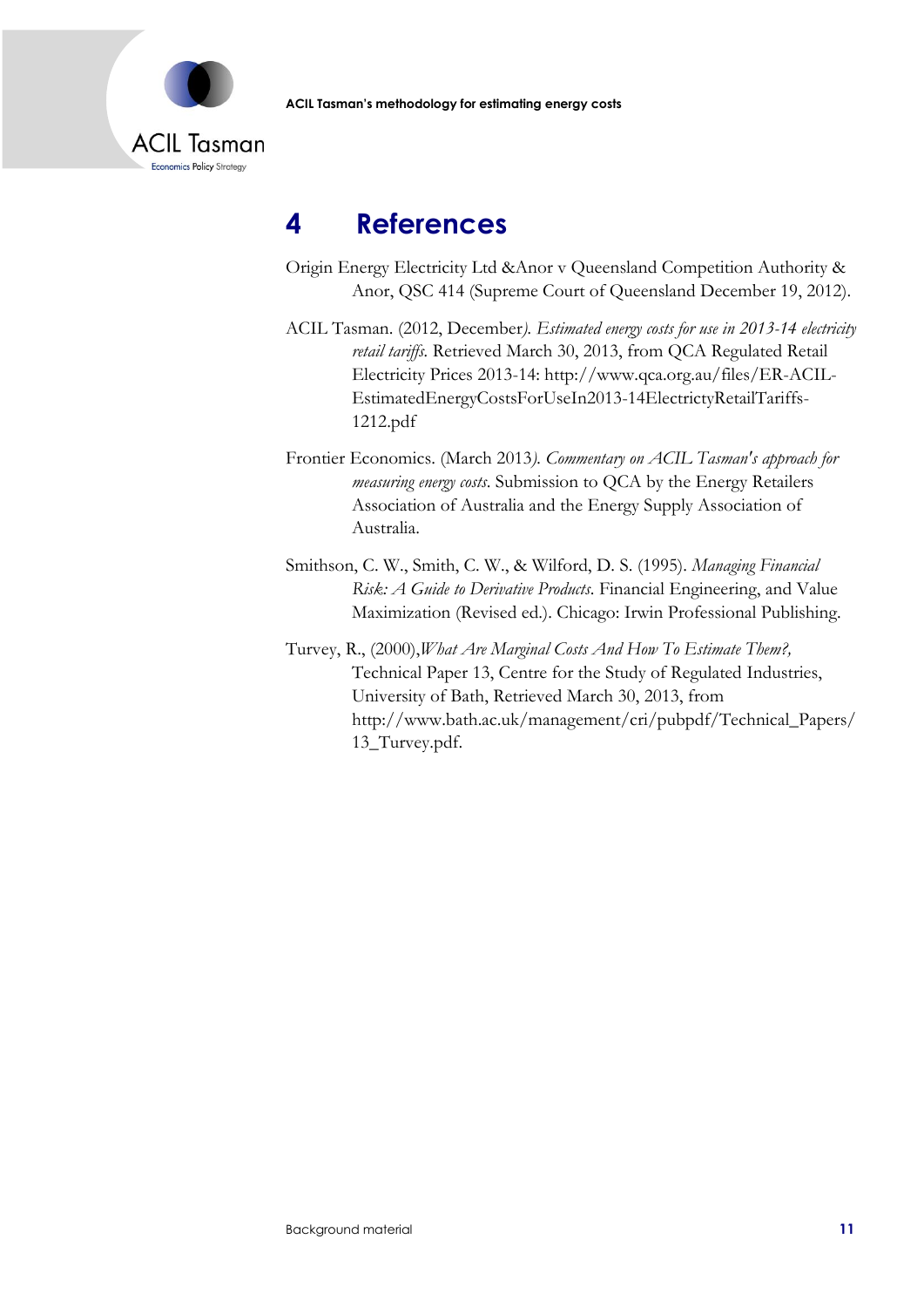

# **Appendix A Background material**

<span id="page-16-0"></span>This Appendix sets out some background material to assist in understanding the ACIL Tasman analysis in context with the policy and regulatory environment in operation in Queensland for setting regulated prices for electricity customers. It is also covers NEM institutional arrangements in place with respect to electricity retailing. Finally it provides some important considerations and matters in relation to the treatment of non-standard hedging arrangements. These are all covered in some detail below.

# **A1. Delegation**

The QCA has been delegated by the Minister for Energy and Water Supply to determine the prices that a retail entity may charge its non-market customers for customer retail services. This delegation sets out a number of requirements on the QCA including having regard for:

- the actual costs of making, producing or supplying the goods or services
- the effect of the price determination on competition in the Queensland retail electricity market
- a requirement that non-market customers of the same class should have access to uniform tariffs and pay the same price
- must use a building block  $N+R$  framework in setting the prices.

For the purposes of clarity the goods or services that are the subject of the delegation are customer retail services which are clearly defined as "for premises, means the sale of electricity to the premises". This definition was confirmed by the Supreme Court of Queensland in a recent court case which unsuccessfully challenged aspects of the process used for setting notified prices in 2012-13 (Origin Energy Electricity Ltd &Anor v Queensland Competition Authority & Anor, 2012, pp. 6, paragraph 19)

# **A2. Role for ACIL Tasman**

The role of ACIL Tasman in estimating the energy costs to be incurred by retailers supplying customers on notified prices for 2013-4 is set out in the Terms of Reference (TOR) supplied by the QCA. Specifically the TOR requires ACIL Tasman to have regard to the actual costs of making, producing or supplying the customer retail services.

Consequently ACIL Tasman is required to provide estimates for:

1. wholesale energy costs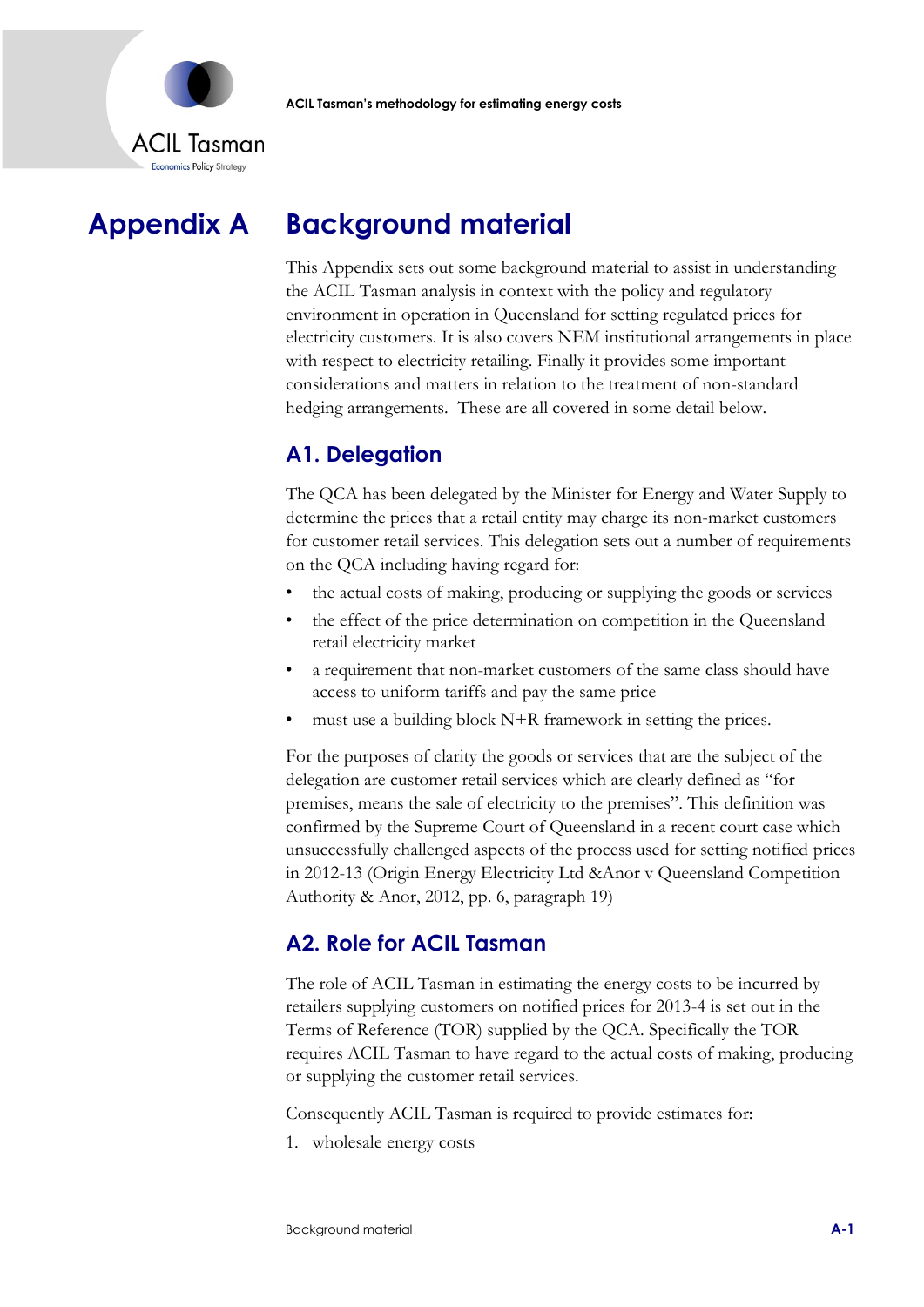

- 2. the costs of complying with state and federal government policies such as the Queensland Gas Scheme, the Enhanced Renewable Energy Target Scheme and the carbon tax
- 3. NEM fees and ancillary services charges
- 4. losses in the transmission and distribution of electricity to customers.

The remainder of this discussion focusses on the estimates for wholesale energy costs as it was this aspect that FE sets out to critique in its *Commentary*.

In considering these matters it is recognised that electricity retailers choose to structure themselves in a variety of ways. ACIL Tasman has no particular view on the various structures employed. We simply assume that each business is in the best position to determine its own optimal structure and develops those structures for its own purposes to maximise competitive advantage and to manage, inter alia, internal cash flow, exposure to risk and exposure to the creditworthiness of counterparties. In this sense vertical integration through owning generation or acquiring long dated PPA is one of a number of structures that retailers may employ in supplying customer retail services.

# **A3. NEM institutional arrangements**

In estimating wholesale energy costs for retailers in supplying customer retail services, the institutional arrangements governing wholesale energy costs must be considered. Queensland is in fact part of the NEM. The NEM operates as a compulsory gross pooling arrangement where all electricity producers must sell all generated output to the pool and all electricity customers must purchase all electricity from the pool<sup>4</sup> (retailers are usually NEM customers).

It is also well recognised, as a consequence of the extreme volatility of the NEM, that retailers enter into various arrangements to manage this volatility and that these arrangements include various types of standard and bespoke hedging arrangements of various tenors, PPA and investment in own generation.

In this sense estimating the wholesale energy cost for a retailer supplying customer retail services requires:

- estimating the cost of acquiring electricity from the NEM pool;
- determining or estimating the cost of hedging arrangements; and
- estimating the wholesale energy cost as the estimated NEM pool costs modified by the hedging arrangements.

<sup>4</sup> There are a small set of exempt circumstances where generators and customers may bypass the pool but these are not material.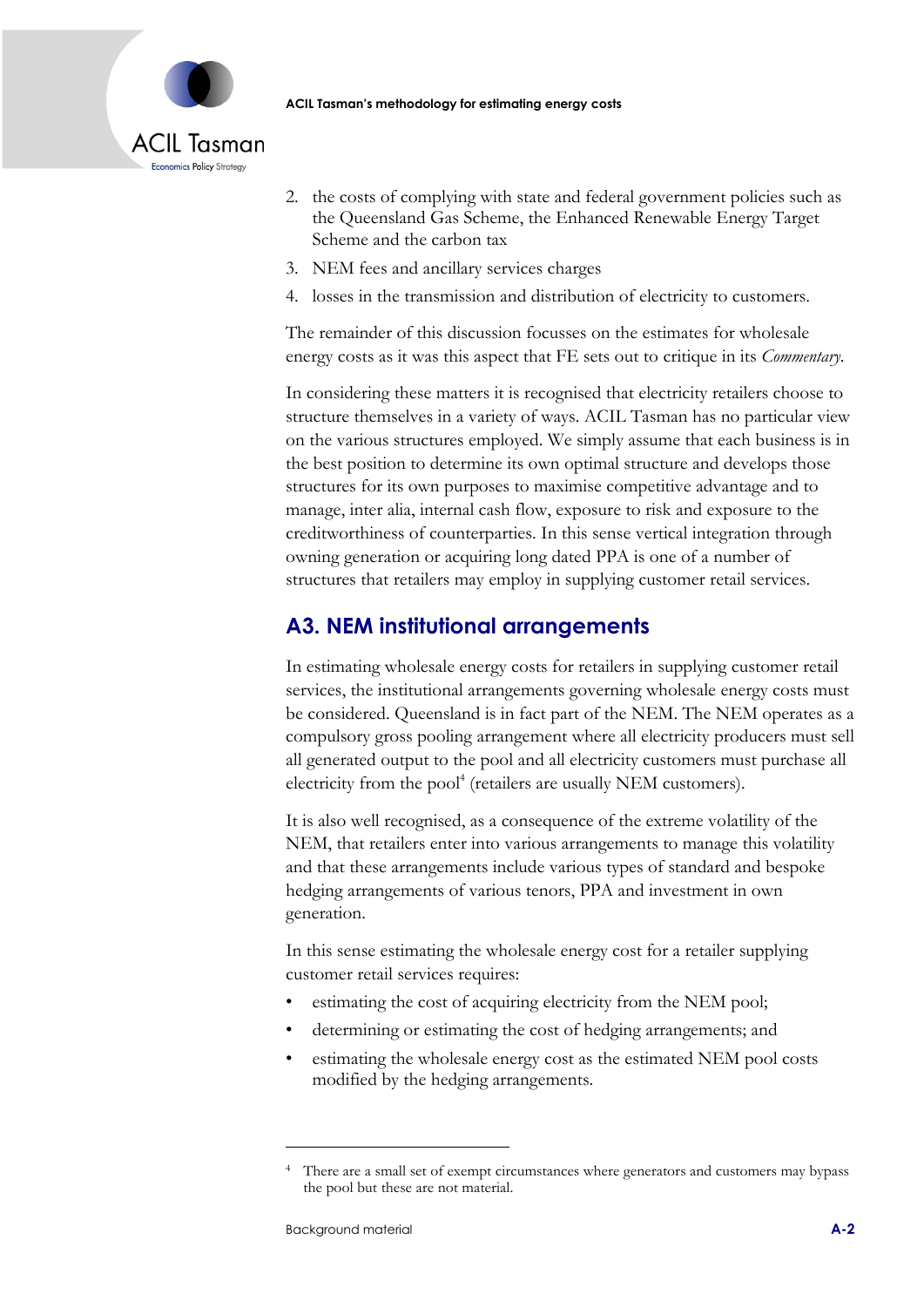

As the QCA must determine notified prices prior to the start of a financial year, NEM pool costs are by definition an *ex-ante* or modelled estimate. Hedges on the other hand are traded on a forward basis and significant forward hedge contract price data is usually observable and available prior to the time at which the QCA must make a determination, from the futures exchange and over-thecounter (OTC) brokers. ACIL Tasman of course recognises that this data relates to standardised hedging instruments (FE refers to these as vanilla hedges).

# **A4. Treatment of non-standard arrangements**

This leads to the matter of where retailers, supplying customer retail services, choose to hedge through bespoke hedges, PPAs (we include tolling agreements within the scope of PPAs) or through owning generation. These costs may be materially different to the observable forward market for hedges. Specifically the issue is whether these different costs should be taken into account by ACIL Tasman in estimating wholesale energy costs and if so how they should be taken into account.

It is well understood in the literature covering derivative instruments that any hedging instrument, regardless of its complexity, can be disaggregated into a series of standard forwards and options (Smithson, Smith, & Wilford, 1995)*.* This means that any bespoke hedge, PPA or physical generation to the extent that it provides a hedge against electricity prices in the future could be represented by a combination of standard forwards and options.

This property of non-standard hedge instruments would be expected to be well understood by retailers operating in the NEM. It is after all the basis for the ongoing fine tuning of an electricity retailer's hedge portfolio with the underlying physical obligations to the NEM.

The ability to disaggregate a complex instrument into a set of standardised swaps and options is also an important basis for assessing the fair market value of any such non-standard hedge facility.

Having noted this property on non-standard hedging arrangements, there are other factors beyond the current year's cost of hedging built into the price of non-standard hedging arrangements including:

- other benefits not related to the current year's hedging benefit;
- smoothing of costs over the investment cycle;
- questions of whether the investment was efficient or inefficient; and
- guidance from the recent Supreme Court challenge of the 2012-13 decision.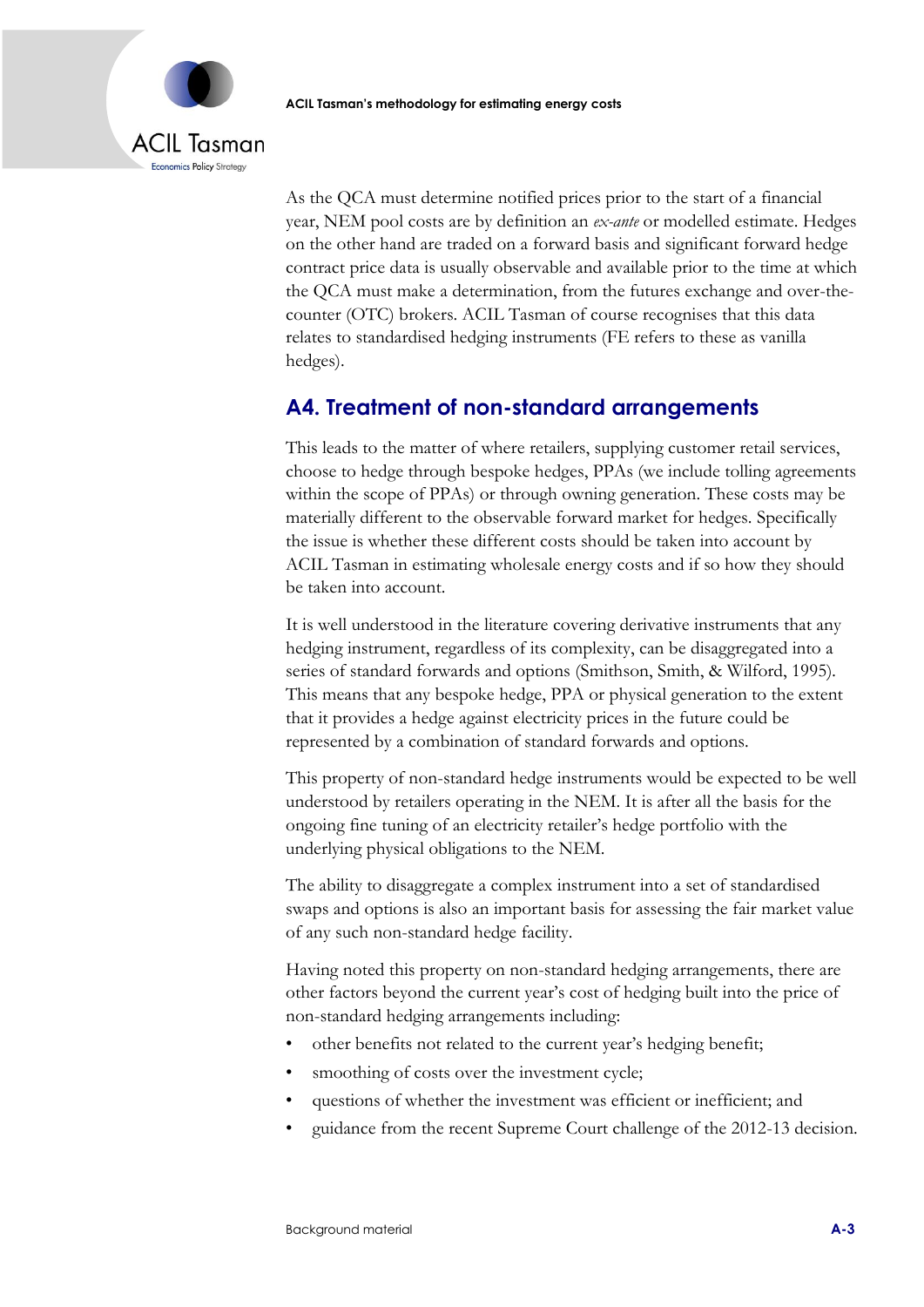

### **A4.1. Other benefits**

In the case of PPAs and owned generation, there are usually additional benefits to the owner beyond the hedge benefits per se. These are likely to include:

- the right to dispatch the associated plant (the ability to vary the volume and price at which it is offered and by implication the ability to have some influence on the market price outcome including benefiting from price rises);
- the ability to profit from market price rises when there are substantial rises in new entrant capital costs (PPA costs are typically linked to the associated plant's sunk capital costs with or without indexing usually in some way linked to inflation) – as an example capital costs rose between 50% and 100% between 2004 and 2008 as commodity prices and labour costs rose significantly;
- the ability to profit when rises in alternative fossil fuel costs occur  $-$  i.e. a gas fired plant benefits when rises in coal prices occur driving up electricity prices in the future and similarly a coal fired plant benefits when rises in gas prices occur;
- in the case of gas fired plant which has much lower carbon intensities than coal fired plant, benefiting when carbon prices are introduced or rise as NEM price rises linked to carbon are expected to be dominated by coal fired plant over that period; and
- the bringing forward of the monetisation of own fuel resources that otherwise may have taken many years to market and sell.

PPAs may also have other embedded options such as the option to purchase the underlying asset on expiry on favourable terms or options to extend the PPA on favourable terms.

Owned generation generally have additional benefits:

- operational control of the asset including the ability to manage costs and plan outages at optimal times; and
- site ownership which may be redeveloped as a brownfield facility (lower cost) when the existing asset reaches the end of its useful life, or alternatively sold.

These other benefits may be valued differently by entities depending on the shape and structure of each entities underlying portfolio of assets and liabilities.

### **A4.2. Investment cycle smoothing**

Historically investments in generation capacity have tended to be lumpy reflecting relatively large economies of scale in generating plant. As a consequence electricity markets tend to exhibit prices which cycle from high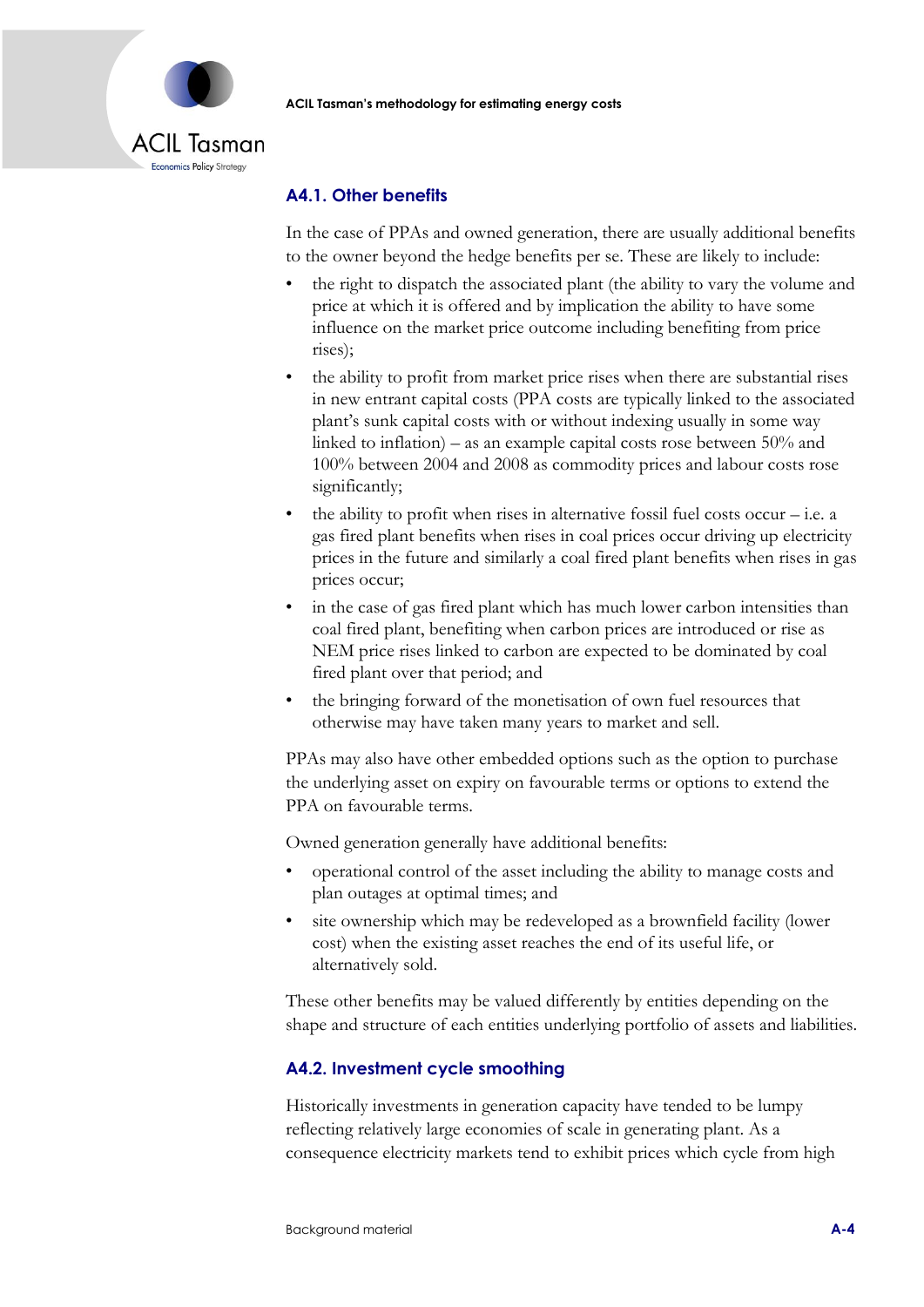

prices (when capacity is scarce) to low prices (following new investments when large surplus capacity exists).

PPAs and owned generation typically operate over long periods of time, often through several market investment cycles. However, PPA prices typically smooth out these cycles. Similarly, the annualised cost of owned generation smooths out the investment cycle variation<sup>5</sup>. The PPA price and/or annualised generation cost reflect the expected dips and peaks over investment cycles.

This smoothed price is likely to be quite different to the costs in any particular year which may be at the bottom, peak or at some other point in the investment cycle.

### **A4.3. Efficient investment**

Hedging is by definition an *ex-ante* decision making process. Commitment to long-dated arrangements, in particular PPAs and owned generation, requires those involved to take a long-term view on the market. An efficient investment would be expected to provide an economic return over the life of the instrument or asset. This expected return is likely to include benefits in addition to the electricity hedge price benefits, as was discussed in subsection A4.1

The key issue in committing to an investment is in assessing the expected return. There is not a single known future for any investment, be it a PPA or owned generation. The investor must assess the performance of an investment against a range of futures. Each investor may have different criteria, but in proceeding with an investment, an investor's expected outcome would be to meet or exceed its performance criteria within a level of confidence that is acceptable to the investor. There are various techniques that might be used in making this assessment including sensitivity analysis, scenario planning and the more sophisticated real options analysis.

It is very likely that any PPA or generation investment that proceeds has a nonzero probability of performing below the investor's expectations or even fail as an investment – i.e. there is one or more potential futures where the returns would not meet the investor's performance criteria. Examples of such futures may include:

- demand for electricity turning out to be much less than was assumed
- input costs such as the price of gas turning out to be much higher than assumed

<sup>5</sup> Annualised cost is used in this paper to mean the average cost that a new entrant generator would need to recover in each year in order to achieve an economic return on the investment – at the appropriate weighted average cost of capital.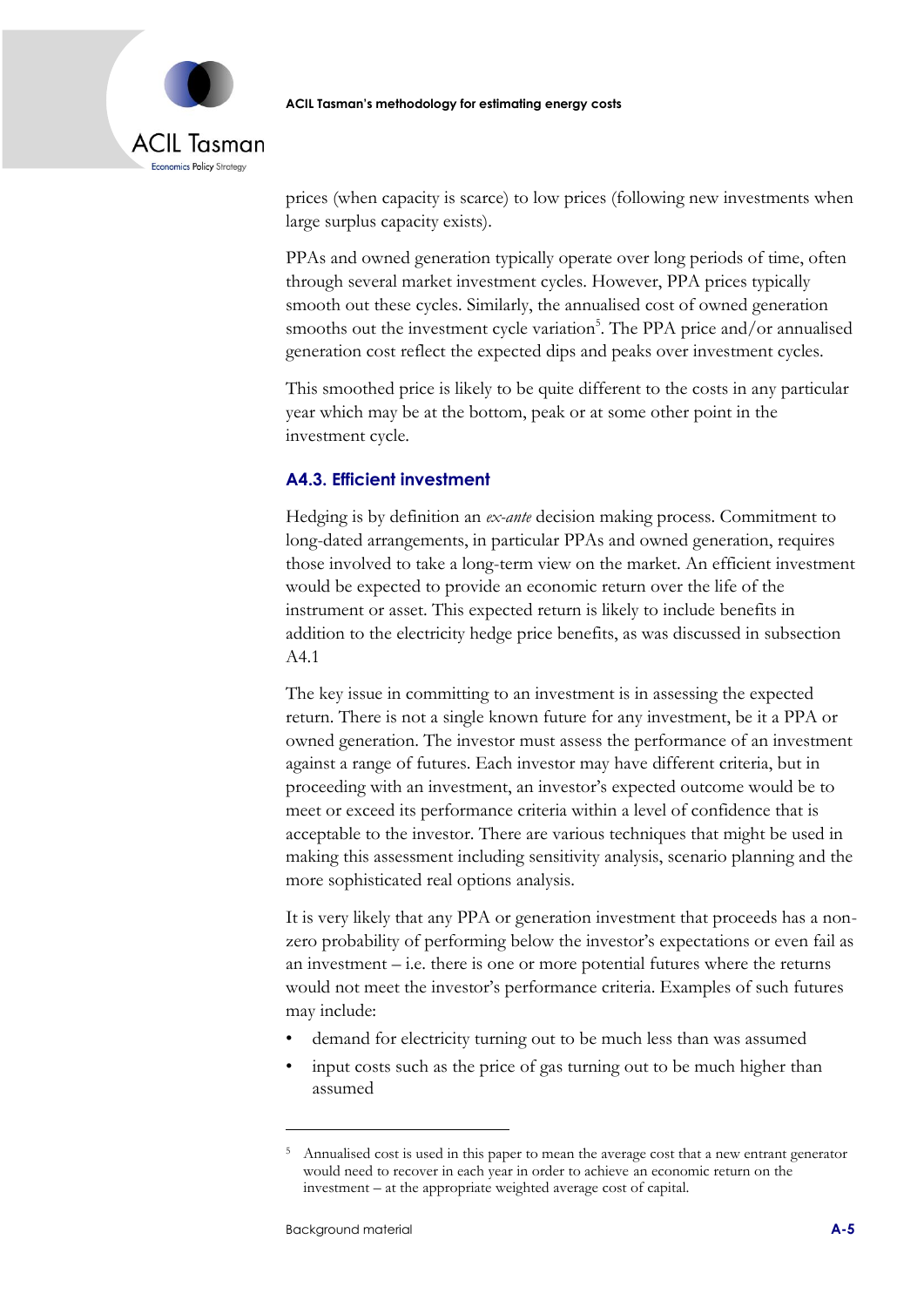

- unforeseen changes to government policy occurring after the commitment to the investment which affect the investment's performance
- more rapid shifts in technology than assumed leading to earlier technological obsolescence of the investment.

At the time that the generation investment is committed it could be reasonable to expect that it would provide an economic return across the range of potential futures, notwithstanding that in some specific futures it would not do so. However, should the future that eventuates be one where it does not perform well, it may in actual terms, not provide an economic return to the investor. Regardless of the reasonable expectation at the time of the generation investment, once the investment decision is sunk, the actual return will be determined by the specific future that eventuates.

In the NEM, the future is uncertain and competition<sup>6</sup> between generation entities ensures that generation investments are valued against the actual future that eventuates through the market. Generation investments that were committed on the reasonable expectation that they would provide an economic return across the range of potential futures, may turn out to provide much lower returns when they are on the wrong side of history. Once the investment decision is made (sunk) the value of the asset is determined by the market rather than by the cost associated with the investment in the first place<sup>7</sup>. The value of the investment may change over time and at any point in time is the market value in the future that eventuates. This risk of alternative futures is usually built into the WACC that is applied to the generation investment in assessing its expected future performance.

### **A4.4. Inefficient investment**

At times investors make mistakes in investing in PPAs or generation assets. They might be poor judges of the future, take into account irrelevant factors, make errors in projections, give too much weight to one particular potential future or simply suffer from an optimistic bias. Once the investment is committed, the value associated with such mistakes is lost. These investments may be considered inefficient as they were unlikely to provide an economic return on an expected basis at the time of investment, although it is unlikely that the investors would have been aware of this at the time of commitment.

To some extent, inefficient investments are indistinguishable from efficient investments in that the resulting value of the investment becomes apparent

<sup>6</sup> While the NEM could not be described as perfectly competitive, there is enough evidence to indicate that it is workably competitive.

<sup>&</sup>lt;sup>7</sup> This may include some of the other benefits discussed in subsection A4.1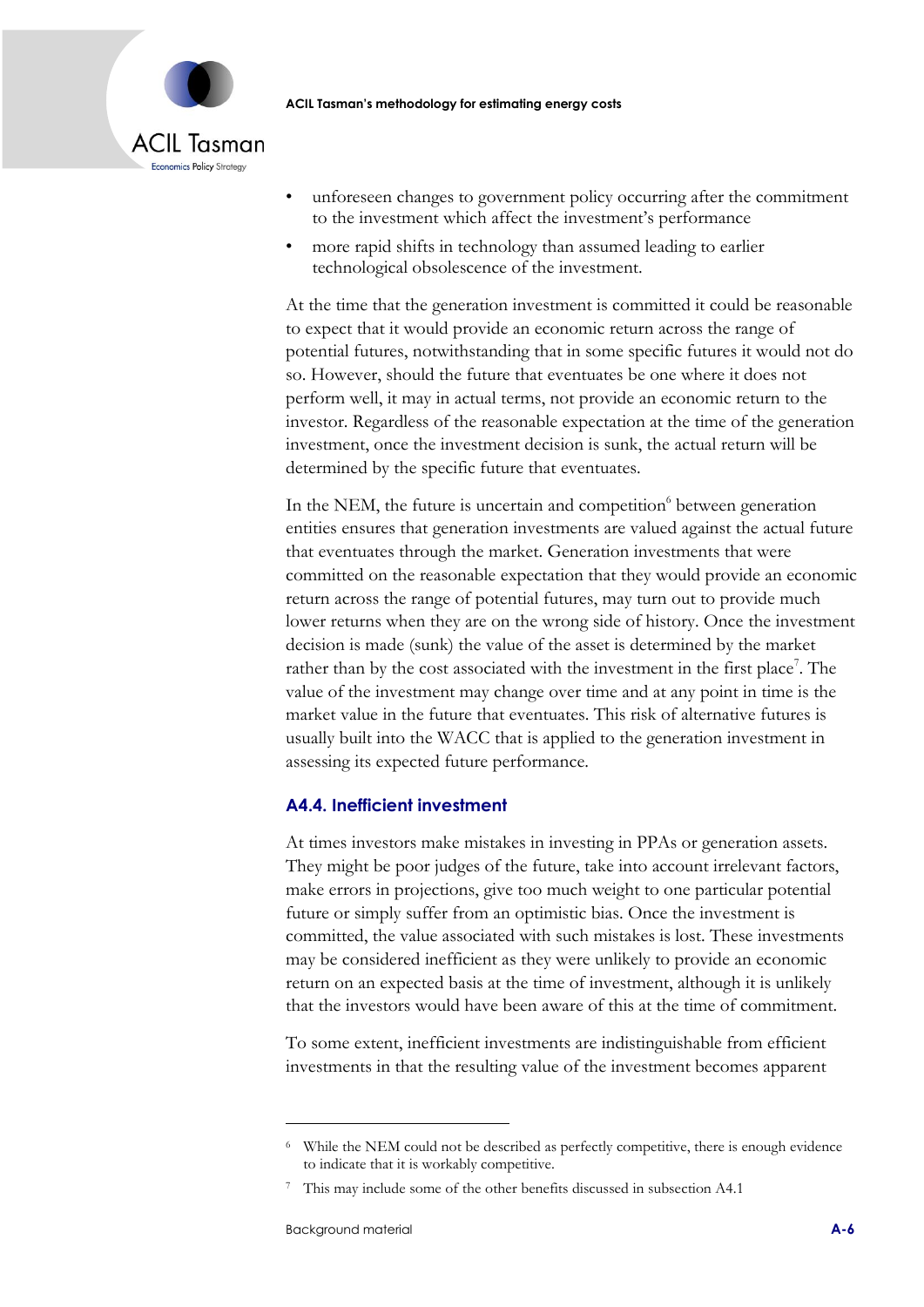

over time as a particular future eventuates. However, inefficient investments are less likely to achieve an economic return compared with efficient investments.

Importantly the value of the investment may change over time and at any point in time is the market value in the future that eventuates.

# **A.5. Origin Energy Supreme Court challenge**

At this point it is worth considering the Judgement in the unsuccessful court case that Origin Energy and related parties brought against the QCA and the Minister for Energy and Water Supply in 2012 in relation to the 2012-13 QCA Determination.

Justice Jackson, in his Judgement, accorded with ACIL Tasman's view on a number of critical points.

As noted in subsection A1, Justice Jackson clearly accepted the definition of customer retail services as "*for premises, means the sale of electricity to the premises"* (2012, pp. 6, paragraph 19).

In dealing with the institutional arrangements Justice Jackson states:

*For practical purposes, all electricity to be sold to a customer connected to a supply network who receives customer retail services is acquired by the relevant retail entity by purchase through the NEM. The retail entity does not sell electricity produced by it as a generator directly to such a customer. Whether or not the retail entity might itself (or via a related corporation) be (or have an interest in) a generation entity which generates electricity does not affect the fact that it acquires the electricity which it provides as customer retail services through the NEM by purchase. This industry structure has operated from a time prior to the introduction of s 90(5) in its current form on 13 September 2011. It separates the activities of a generation entity from the activities of a retail entity, under the Act, whether or not a retail entity may "invest" in generation assets* (2012, pp. 24, paragraph 107)*.* 

Further Justice Jackson notes:

*… it must be kept steadily in mind that the costs to which regard must be had are those of the customer retail services. It is only a retail entity which supplies those services. And it is only for the purpose of fixing the price of those services for regulated tariffs that the costs are being examined. All that supports the conclusion that it is the costs of a retail entity in providing the customer retail services which are the relevant costs….*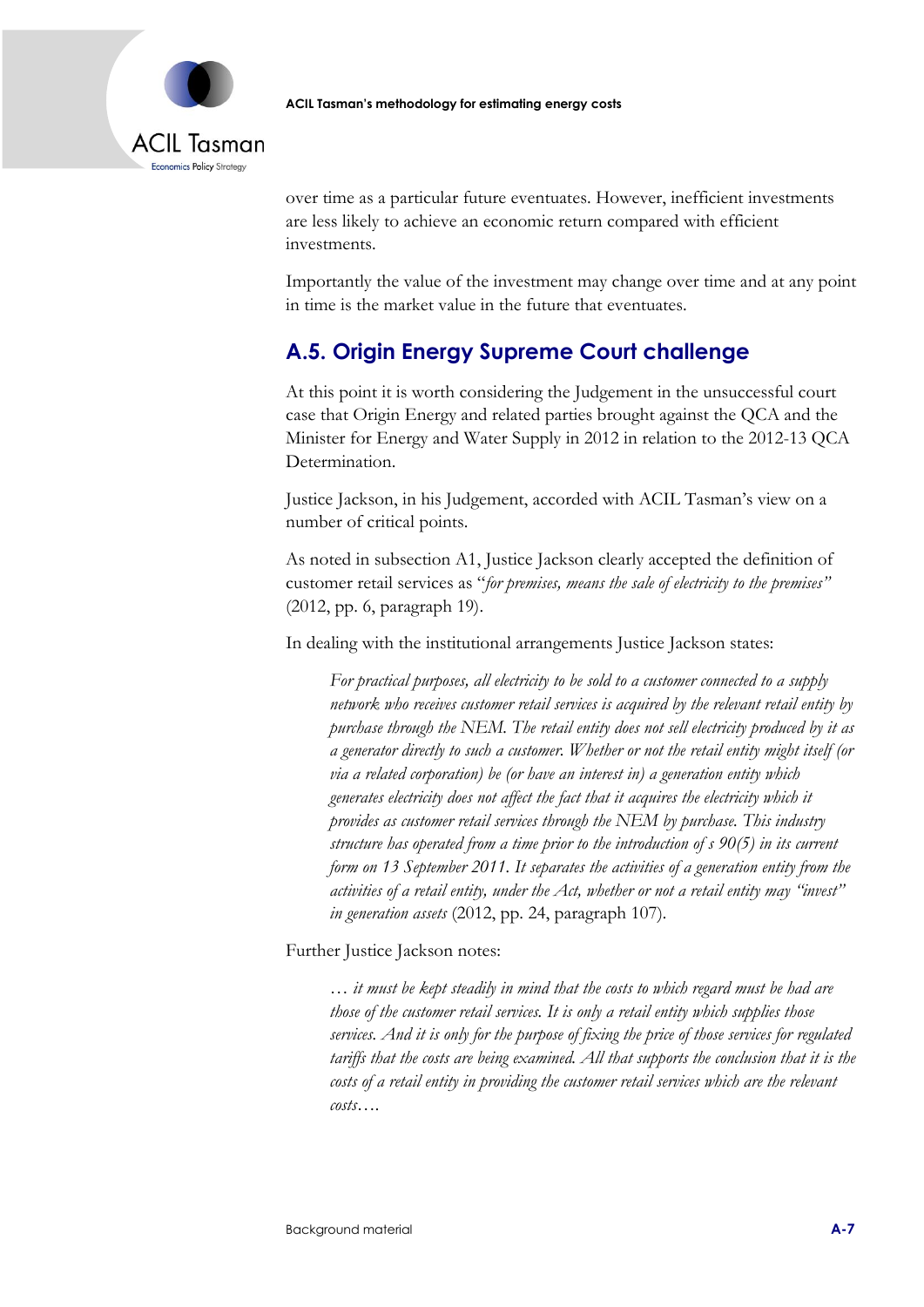

*Further, because the tariff which is to be fixed is for all retail entities in that class of tariff, the costs which are referred to in the sub-paragraph are not specific to an individual retailer* (2012, pp. 24-25, paragraphs 110-111)*.*

In considering what should be construed as actual costs, Justice Jackson sets out the following statement and conclusion:

*Both QCA and the Minister submitted that there was no warrant to read s 90(5)(a)(i) as though it provided "making, producing and supplying". They submitted that "making" or "producing" were apt words to apply to "goods" whereas "supplying" applied to "services". The applicants responded by submitting that whether the subject was goods or services, a sale constituted "supplying", which supported reading the sub-paragraph as extending to the cost of "underlying" goods or services. The applicants submitted that QCA and the Minister's arguments should not be accepted because "in order to undertake the sale of electricity, the retailer must first have electricity to sell. It achieved this by either producing the electricity itself, or by purchasing it. Thus the cost of selling electricity includes the cost associated with either generating or purchasing electricity".*

*I reject the last part of the applicants' submissions, for the reasons previously outlined. They seek to construe s 90(5)(a)(i) by reference to a false assumption, namely that a retail entity which provides customer retail services has not acquired the electricity the subject of the sale through the NEM by purchasing it. Whether or not that entity has itself or by a related corporation simultaneously engaged in generation, the costs associated with purchasing electricity as a retail entity will have been incurred* (2012, pp. 25-26, paragraphs 115-116)*.*

In relation to the view that generation costs should be taken into account Justice Jackson concluded:

*… QCA was not bound to take into account the costs of generation of electricity as the actual costs of making, producing or supplying customer retail services, because the costs of generation of electricity, per se, are not those actual costs* (2012, pp. 27, para 125)

Similarly in relation to the view that PPA costs should be taken into account Justice Jackson concluded:

*The conclusion I have reached is that QCA was not bound to take into account the costs of PPAs as a relevant consideration in making the price determination because the costs of PPAs are not, per se, the actual costs of making, producing or supplying customer retail services* (2012, pp. 34, paragraph 164)*.*

A reading of the Judgement quite clearly supports the approach taken by the QCA as based on the ACIL Tasman advice, as estimating the costs of an electricity retailer supplying customer retail services to regulated customers by